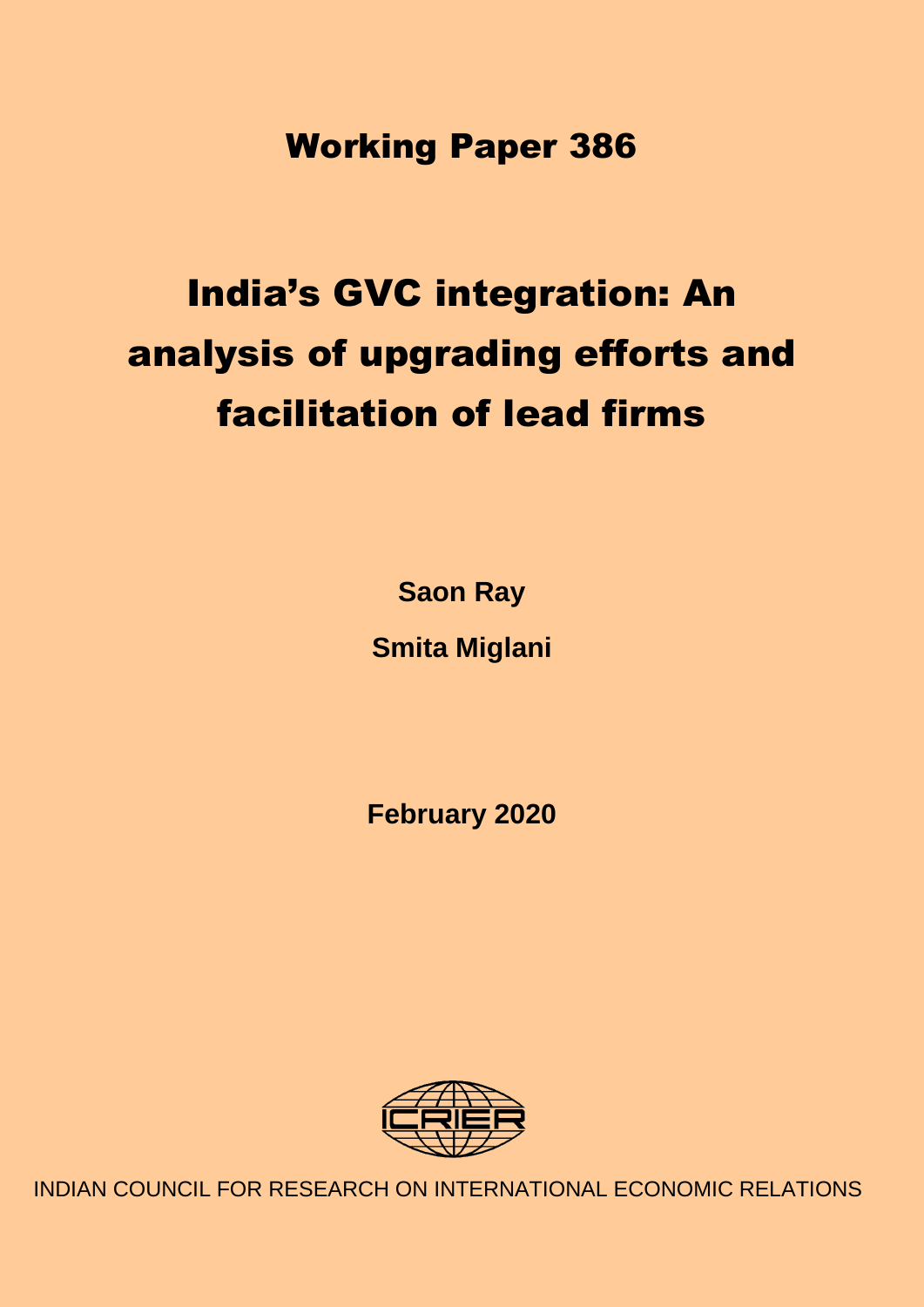## **Table of Contents**

| 2.2 |  |  |  |  |
|-----|--|--|--|--|
|     |  |  |  |  |
|     |  |  |  |  |
|     |  |  |  |  |
|     |  |  |  |  |
| 3.2 |  |  |  |  |
|     |  |  |  |  |
|     |  |  |  |  |
|     |  |  |  |  |

#### **List of Tables**

|          | <b>Table 1:</b> Evidence of integration and role played by lead firms in GVCs; examples from |  |  |
|----------|----------------------------------------------------------------------------------------------|--|--|
|          |                                                                                              |  |  |
| Table 3: |                                                                                              |  |  |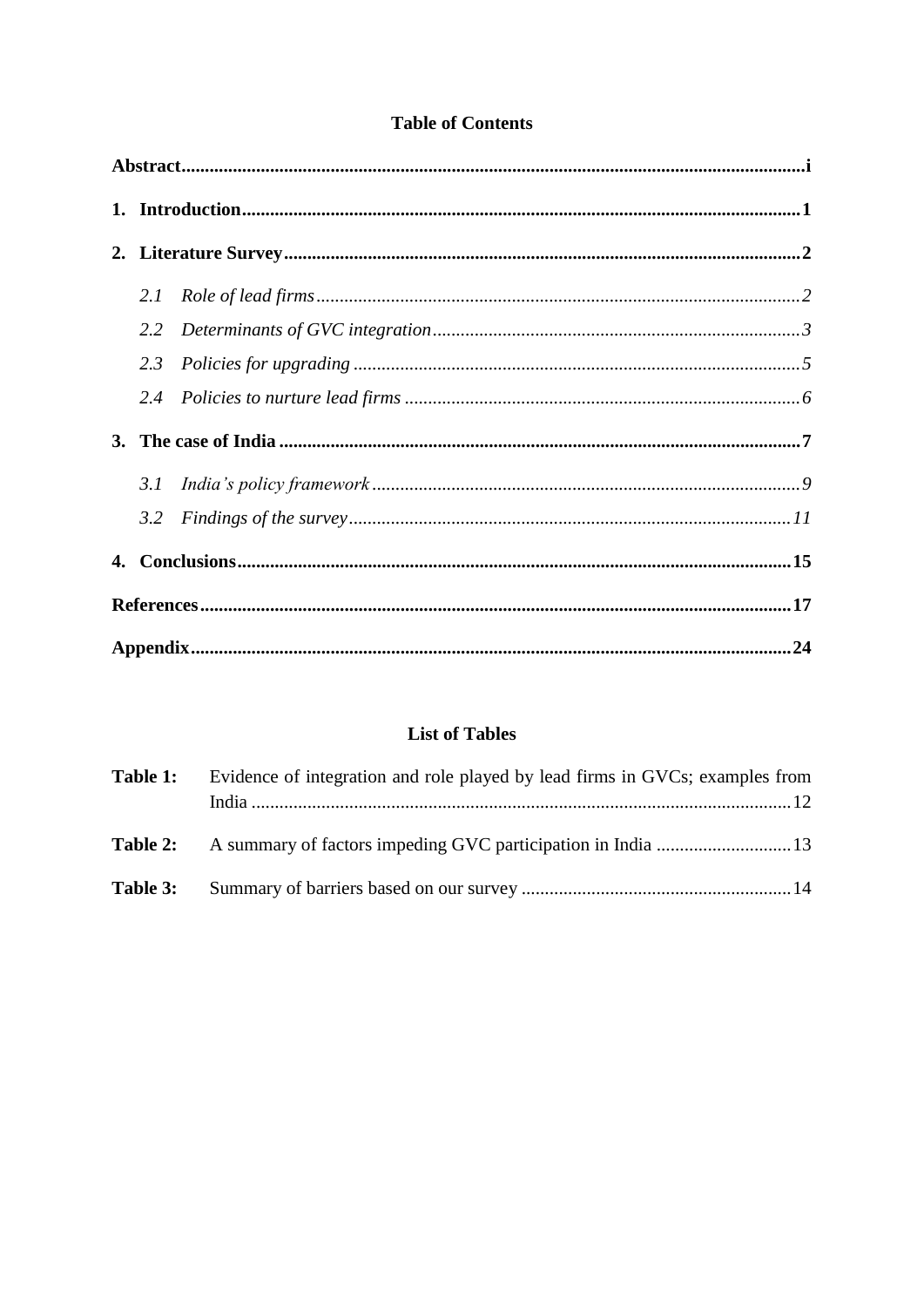#### **Abstract**

<span id="page-2-0"></span>India presents an unique example of manufacturing capability in most sectors, but low integration into GVCs. This paper examines the reasons for India's low integration into GVCs, especially in the manufacturing sector. It argues that one of the reasons for India's low integration into GVCs is its primary focus on the domestic market. The second reason for India's limited role is the role played by the lead firms. In this paper, we show that while India has several horizontal and vertical policies, there are fewer instances of GVC specific policies which lead to the encouragement of lead firms. The policy implications from the paper are the processes that emerging countries can follow in nurturing lead firms.

*Key words: Global value chains, industrial policy, integration, upgrading, lead firms*

*JEL classification: F16, F23, L23, L25, L60, O25*

*\_\_\_\_\_\_\_\_\_*

\_\_\_\_\_\_\_\_\_

*Author's email***:** *Sray@icrier.res.in; smiglani@icrier.res.in*

**Disclaimer:** *Opinions and recommendations in the report are exclusively of the author(s) and not of any other individual or institution including ICRIER. This report has been prepared in good faith on the basis of information available at the date of publication. All interactions and transactions with industry sponsors and their representatives have been transparent and conducted in an open, honest and independent manner as enshrined in ICRIER Memorandum of Association. ICRIER does not accept any corporate funding that comes with a mandated research area which is not in line with ICRIER's research agenda. The corporate funding of an ICRIER activity does not, in any way, imply ICRIER's endorsement of the views of the sponsoring organization or its products or policies. ICRIER does not conduct research that is focused on any specific product or service provided by the corporate sponsor*.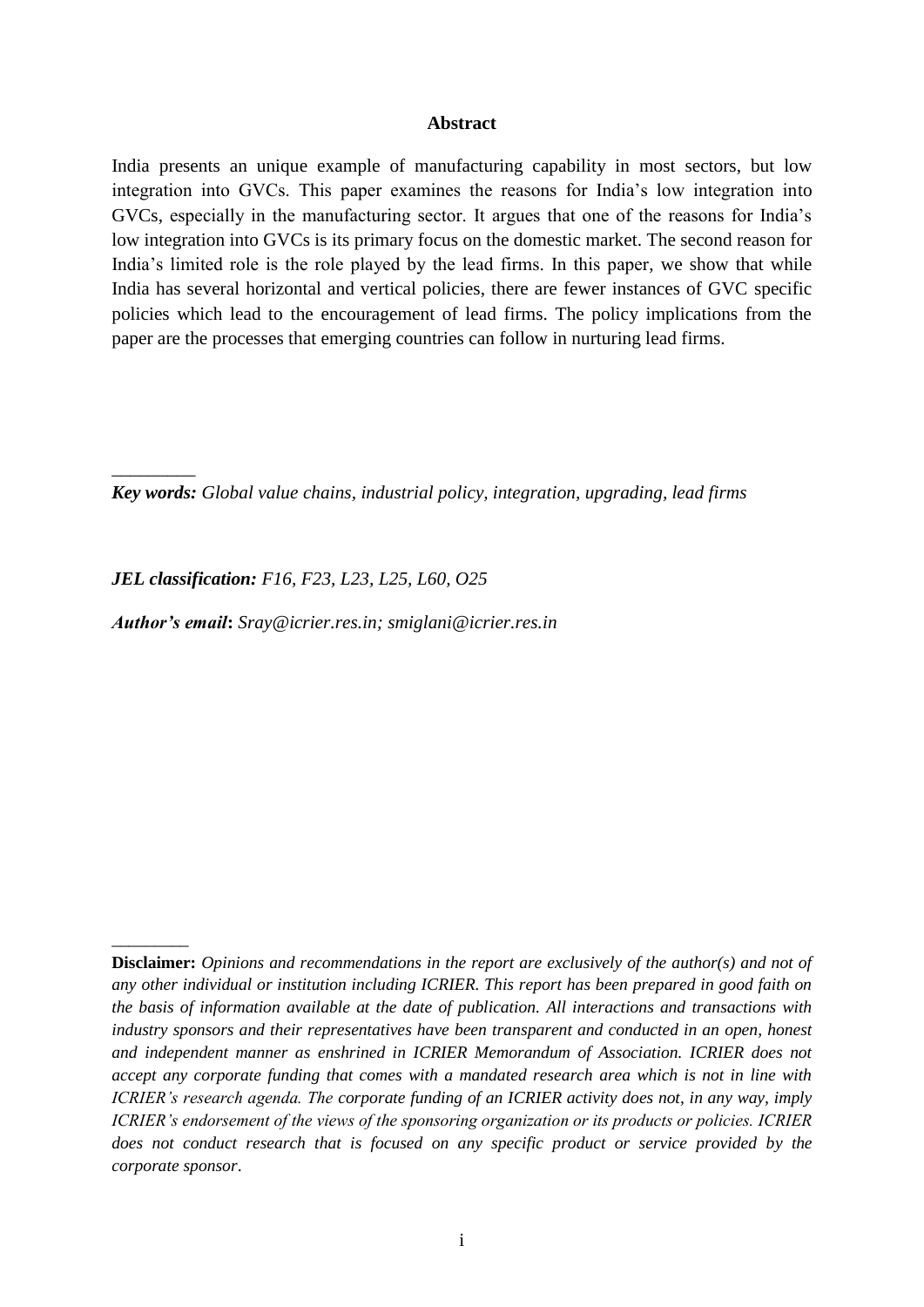#### **India's GVC integration: An analysis of upgrading efforts and facilitation of lead firms**

Saon Ray and Smita Miglani

#### <span id="page-3-0"></span>**1. Introduction**<sup>1</sup>

International trade has been dominated by trade in intermediate goods and services since the mid-1990s. The emergence of global value chains (GVCs) has occurred, with the fragmentation of production, whereby value is added in multiple countries, leading to an increase in trade in intermediate parts and components. Intermediate inputs account for as much as two thirds of international trade (Johnson and Noguera, 2012) and increasing numbers of imported parts and components are embodied in exports (Feenstra, 1998). More than half of developing country exports in value-added terms involve GVCs. The share of trade in parts and components between developing countries has increased over four times in the last 25 years (WTO, 2014). Between 1995 and 2009, income from GVC-related trade increased six-fold for China and five-fold for India (OECD, WTO, and the World Bank Group, 2014).

The emergence of value chains has been uneven, with a limited number of emerging economies taking the lead in supplying intermediate inputs and final assembly (Pomfret and Sourdin, 2016). While there are several papers examining the reasons for the success of countries in engaging in GVCs, fewer studies (with the exception of OECD (2015)), document the reasons for countries failing to integrate into GVCs. GVC participation is driven by many factors, including size of the country, level of industrialisation and its structure, composition of exports, and positioning in the value chain, as well as the policy climate.

This paper examines the reasons for India's low integration into GVCs, especially in the manufacturing sector, using findings from a firm level primary survey. India presents an unique example of manufacturing capability in most sectors, but low integration into GVCs (Baldwin, 2011; Athukorala, 2013). This paper argues that one of the reasons for India's low integration into GVCs is its policy focus on the domestic market. This has repercussions in areas such as trade, industry, and infrastructure development – all important for GVC linkages. The second reason for India's low GVC engagement is the limited role played by the lead firms. A lead firm is one that governs the whole of a value chain and sells its final product. The literature has documented that these firms play an integral part in GVC integration (UNCTAD, 2013). While the literature also abounds with examples of the role played by lead firms in upgrading once firms are integrated into GVCs, there are fewer examples of how to foster lead firms or how countries can encourage the integration. GVC specific policies, as explained by Gereffi and Sturgeon (2013) point in this direction. In this paper, we show that while India has several horizontal and vertical policies, there are fewer instances of GVC specific policies which lead to the nurturing of lead firms. The policy

 $\mathbf{1}$ <sup>1</sup> The authors would like to thank Prof. Dev Nathan and Prof. Prema-Chandra Athukorala for their comments on the earlier draft.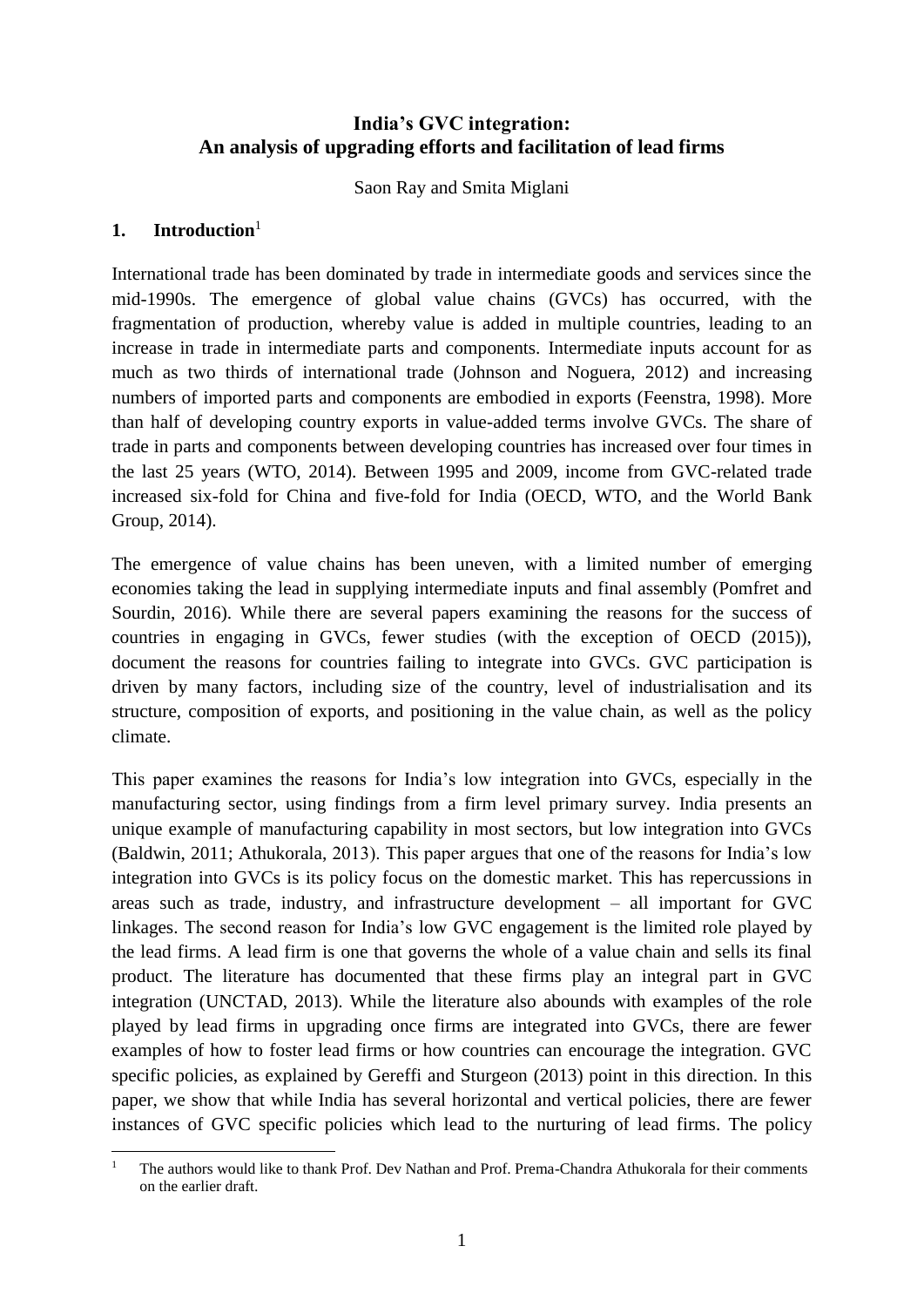implications from the paper are the processes that emerging countries can follow in encouraging lead firms.

The paper is organised in the following manner: in the next section we discuss the literature on lead firms and the role of industrial and other policies in encouraging GVC integration and upgrading. In section 3, we focus on the case of India. We explain the evolution of India's industrial policies, which then leads to a discussion of India's policies in the context of GVC integration. The final section concludes with policy implications.

#### <span id="page-4-0"></span>**2. Literature Survey**

#### <span id="page-4-1"></span>**2.1 Role of lead firms**

Lead firms have been defined as small, medium, or large firms that have forward or backward linkages with a large number of micro, small and medium enterprises (MSMEs) (USAID, 2008). GVCs are networked through lead firms. GVCs generally involve a key role for lead firms, often known under global brands, such as Levi in garments, Carrefour in food retailing, Ford in automobiles, or Ericsson in telecommunications (Ray and Miglani, 2018). Usually lead firms are multinational corporations (MNCs), and these firms create networks by breaking down the value chain into a variety of discreet functions and locating them wherever they can be carried out most effectively, where they can improve the firm's access to resources and capabilities (Ernst and Kim, 2002). From a policy perspective, how GVCs integrate into the economy is critical and the role of the lead firm is very important in this context (Taglioni and Winkler, 2016).

The earliest literature on GVCs discusses the role of lead firms in GVC integration and upgrading. For instance, their specific functions are discussed in the context of the buyer and producer-driver commodity chains and the different governance structures of value chains (Gereffi and Korzeniewicz, 1994; Gereffi, 1999a, 1999b; Gereffi et al., 2005). One of several factors that shape the way in which a country's labour market is impacted by GVC integration includes lead firms' strategies, apart from factors like the type of sector, domestic skills base, and the institutional environment (Farole, 2016). Lead firms form ties with the lower-tier firms in a GVC network and provide product, market, and technical information, with the expectation that lower-tier suppliers will maintain and improve performance or upgrade to meet global competitive standards. Lower-tier suppliers, in turn, invest in equipment, skills, and specialisation necessary for producing within the framework of a production network, with the expectation that lead firms will continue to use their outputs and over time, provide opportunity for upgrading.<sup>2</sup>

Lead firms generally outsource 'commodity like' activities that add little value, while they retain direct control over intangible, high value added activities (Kaplinsky and Morris, 2001) as opposed to low value added activities. Lead firms emerged in large developing countries

 $\overline{c}$ <sup>2</sup> See [http://www.carecprogram.org/uploads/docs/CAREC-Notes/Nov2007-Value-Chains.pdf.](http://www.carecprogram.org/uploads/docs/CAREC-Notes/Nov2007-Value-Chains.pdf) Also see, <http://services.iadb.org/wmsfiles/products/Publications/37813118.pdf> , [http://natlex.ilo.ch/wcmsp5/groups/public/---dgreports/---inst/documents/publication/wcms\\_193512.pdf](http://natlex.ilo.ch/wcmsp5/groups/public/---dgreports/---inst/documents/publication/wcms_193512.pdf)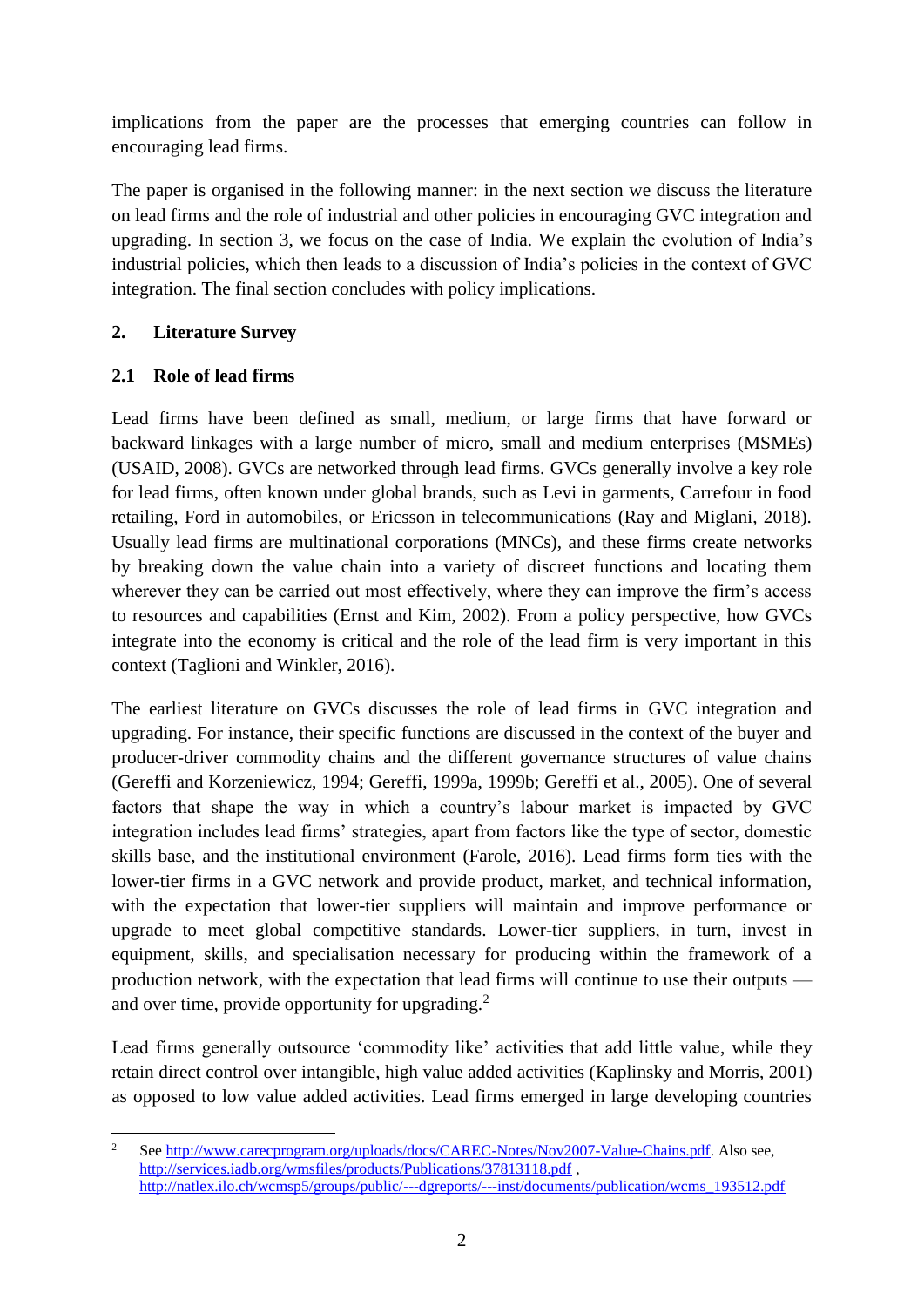and led to increase in South-South and regional value chains (Cattaneo et al., 2013; Staritz, 2012). Some argue that the engagement of BRICS countries<sup>3</sup> in the GVCs was partly due to the setting up of operations of lead firms in these countries following the slow growth faced in their own countries (Gereffi and Sturgeon, 2013).

The creation of lead firms is about upgrading and innovation, too. A related stream of articles published later has focused on emergence of learning capabilities, upgrading, and innovation systems in GVCs with the differentiating role of lead firms (Pietrobelli and Rabellotti, 2011; Azmeh and Nadvi, 2014). However, there are important asymmetries in sectors and chain segments. In the automobile and electronics sectors, global contract manufacturers' capabilities are crucial in first-tier suppliers and assemblers, while it is difficult for SMEs to access such chains (Kawakami and Sturgeon, 2011).

Yet, lead firms' activity in developing countries has not been sufficient enough in the GVC framework. Milberg (2004) has argued that lead firms tend to outsource low value added activities to developing countries, as a result of which the value added for even export oriented manufacturing activity does not increase. Several studies point towards the fact that it is possible for countries to tweak their industrial and other policies to foster greater engagement in GVCs. However, literature on the importance of creating lead firms in the context of GVCs, and their emergence process, especially in developing countries like India, has been missing. We refer to the literature available on the process of industrialisation which led to creation of lead firms in the case of India subsequently in this paper.

Lead firms have played a limited role in India's GVC integration, in line with its low participation rate. In the following sections, we argue how government policies can be implemented to enhance firms' integration into GVCs, upgradation within GVCs (in case already integrated) and encourage the emergence of lead firms and further increase their role in GVCs. The context is India, but in places can be generalised for the developing world. In particular, Gereffi and Sturgeon's (2013) framework is followed to examine the gaps in India's policy towards GVCs. We begin with an analysis of the industrial policy and other regulatory barriers.

#### <span id="page-5-0"></span>**2.2 Determinants of GVC integration**

GVCs can offer developing countries opportunities to integrate into the world economy at lower costs – but gains from GVC integration are not automatic. Initial integration into GVCs typically leads to favourable structural transformation, as labour is moved to higher productivity activities. But not all countries manage to join GVCs; only those sufficiently close to being able to produce at world standard quality and efficiency levels are able to participate. In these cases, knowledge and technology transfers, which are often facilitated through FDI and openness to new imports, can trigger initial integration. However, developing countries initially join GVCs in low-skill tasks that can be easily shifted to competing countries, and thus their value capture can remain limited. Upgrading within

 $\overline{3}$ <sup>3</sup> BRICS is the acronym coined for an association of five major emerging national economies: Brazil, Russia, India, China, and South Africa.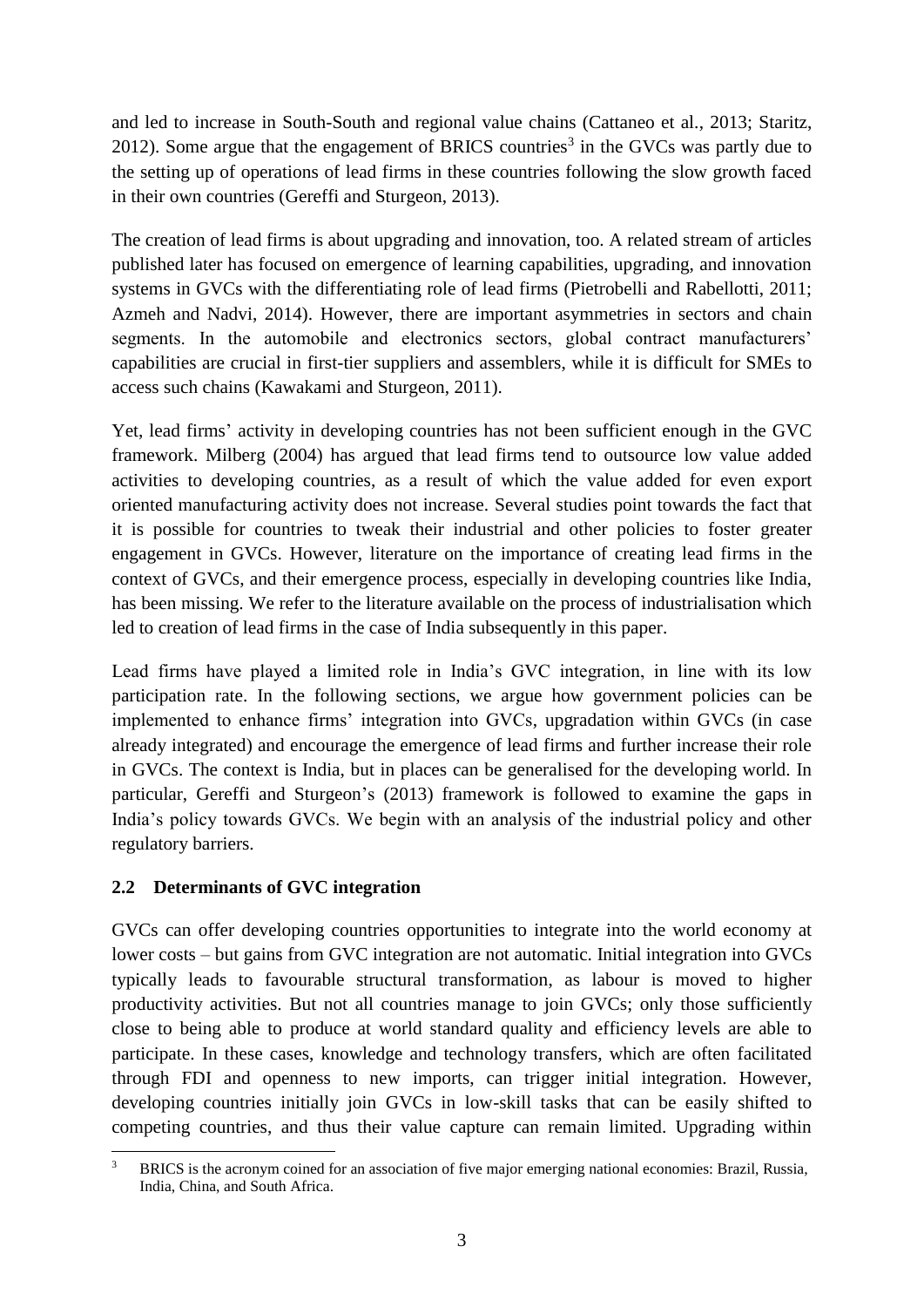GVCs can then constitute a way to underpin development thereafter. Yet, upgrading to more sophisticated tasks with high value capture, such as R&D, design, or branding, can be hard to achieve (WTO, 2014). This is discussed in the next sub-section.

The varying degree of integration into value chains is determined by diverse factors. Some of these are exogenous in nature (such as a country's geographic location, market size, cultural characteristics, and endowment of natural resources), while others are endogenous, so that they can be influenced by government policies and firm level decisions. OECD, together with the WTO and UNCTAD in recent years (see OECD (2013a), OECD (2014), and OECD (2015) have analysed the development of GVCs – including factors determining countries' participation in GVCs and benefiting from such inclusion.

OECD (2015) assesses the determinants and economic effects of GVC participation across developing countries in five developing regions of Africa, the Middle East, and Asia, offering a starting point for policymakers to assess their country's engagement and consider policy options on how to benefit from the reality of increasingly fragmented production. The results of this analysis show that the key determinants of GVC participation are structural factors, such as geography, size of the market, and level of development. In the short to medium term, this suggests that policy can affect GVC participation only to a certain extent. However, trade and FDI policy reforms, along with improvements in the business environment, logistics and customs, intellectual property protection, infrastructure and institutions, play active roles in promoting further engagement (OECD, 2015; WTO, 2014).

Kowalski et al. (2015) show for 152 countries that there is positive change in domestic value added in exports due to positive foreign sourcing. This varies with the income level of the country: for high-income countries, the per capita domestic value added in exports is driven by the sophistication of primary and non-primary intermediates. In low-income countries, the sophistication of non-primary intermediates matters the most. FDI openness and GVC backward participation are closely related. India has a high regulatory restrictiveness indicator.

Participation in GVCs also depends critically on competence and competitiveness in performance of specific tasks, and thus on the education and skills of a country's workforce and its entrepreneurs (OECD, 2013b). For participation and upgrading within value chains, investment in innovation and knowledge-based capital, such as research and development (R&D), intellectual property, software, and data, as well as economic competencies such as organisational know-how and branding, are crucial.<sup>4</sup>

Investment in innovation is considered an important driver of GVCs. With the shift in demand to emerging markets, lead firms are required to define strategies to set up innovation centres in developing countries, which can provide a significant boost to developing countries' exports (Govindarajan and Trimble, 2012). For this, it is important that the host developing country be able to develop capacities, which rely on education and skills. It is

 $\frac{1}{4}$  Since GVC trade is often associated with transfers of knowledge and technology, protection of IP is a major determinant for many industries.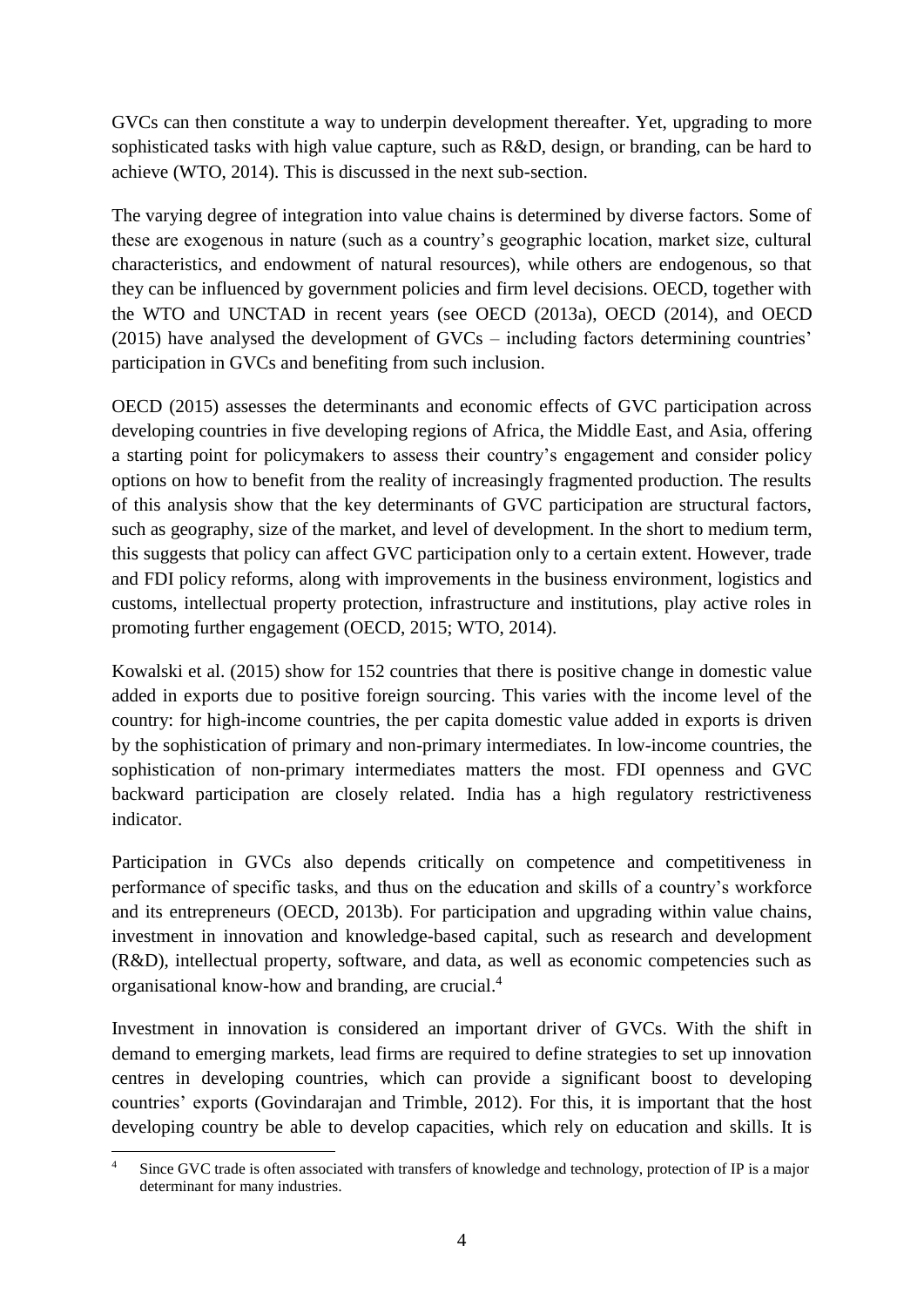often observed that the highest proportion of value creation in a GVC is found in upstream activities such as new concept development, R&D, or manufacturing of key parts and components, and in downstream activities such as marketing, branding, or customer service. Such activities involve tacit, non-codified knowledge in areas such as original design, creation, and management of cutting-edge technology and complex systems (OECD, 2014).

Labour skills score high (particularly in information and communication technology (ICT), textiles and apparel, and tourism sectors) as a factor influencing investment decisions. In general, countries that are tied in to GVCs generally have higher skill levels than those that are not, and participation in these value chains sharpens that distinction as firms and workers learn (OECD, 2014).

Standards play an important role in the functioning of GVCs. Lead firms rely increasingly on global standards to reduce complexities of transactions as they place new demands on value chains. These standards establish rules for information exchange, shape firm behaviour, and ensure quality in GVCs. They enable codification of product and process specifications to ensure that a range of global suppliers can consistently deliver quality end products. These can be both public and private, and need to be respected throughout the value chain at every stage of production. GVCs make a strong case for regulatory convergence, harmonisation, mutual recognition, and diffusion of international standards. Failure to comply with these standards can result in exclusion from the GVCs (Gereffi, Fernandez-Stark, and Psilos, 2011). Inadequate standards can raise the cost of local production and create unnecessary obstacles to trade by minimising the backward linkages and positive spill-over effects of FDI. In this case, inputs may have to be imported to meet the lead firm's standards, and local tasks confined to basic transformation/manufacturing only. On the other hand, too high local standards could constitute unnecessary obstacles to trade. The way out is adjustment through multi-stakeholder dialogue and cooperation, which is a gradual process that takes time (Lee et al., 2012; Cadot et al., 2012).

#### <span id="page-7-0"></span>**2.3 Policies for upgrading**

"State action and inaction creates the enabling conditions that shape whether and how firms, regions and nations are able to engage with global markets, and their capacities to upgrade these engagements…this includes such policy arenas as wage-setting, tariffs, taxes (and tax concessions), infrastructure provision, education, training and research, and spatial planning (such as the establishment of free trade zones and business hubs)" (Neilson et al., 2014).

For countries that have embraced and integrated into GVCs, the challenge is getting the GVC to work for their country's development. For such countries, the issue of upgrading assumes greater importance, to which we turn next.

Upgrading is the process by which economic actors improve competitiveness and their positions in international hierarchy of value added activities. The concept is important in the GVC literature and refers to firms' capacity to make better products more efficiently and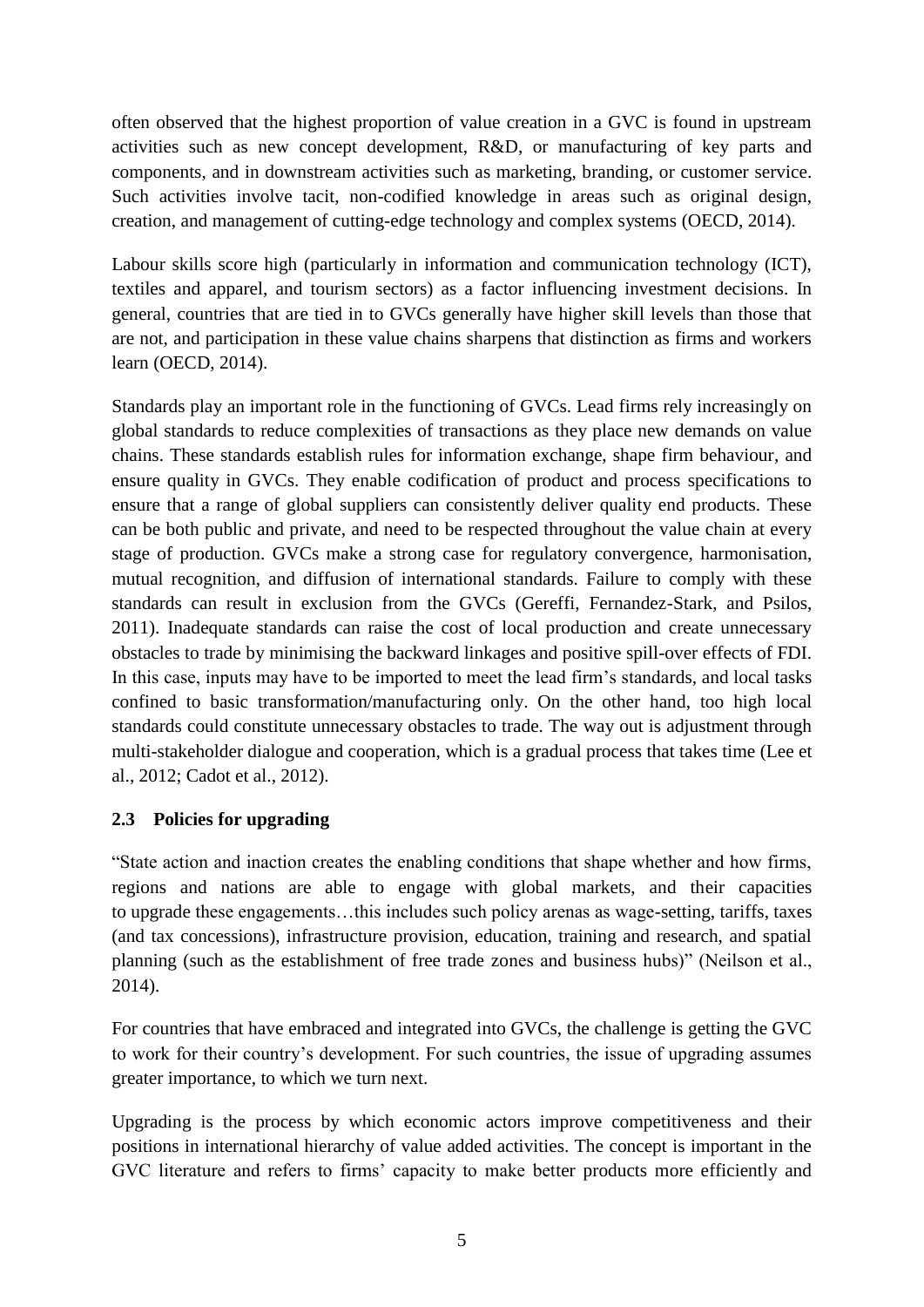move into more skilled activities (Kaplinsky, 2000; Giuliani et al., 2005). This takes place when firms or countries are already part of the GVCs. Learning and upgrading in GVCs can be influenced by the governance of GVCs and different mechanisms of this are likely to dominate in different types of chains (Gereffi et al., 2005). In the absence of upgradation, competition can lead to production shifting to lower-cost producers and countries.

There are different forms of upgrading that can be undertaken in a value chain, and not all of them may result in the creation of lead firms. <sup>5</sup> The literature abounds with examples of upgrading and the strategies that firms should follow for upgrading. Again, it is also determined by the governance structure of GVCs. Summarising the literature, Pipkin and Fuentes (2017) make the following observation: while the literature argues that certain governance structures are crucial for upgrading, there are disagreements about whether lead firms assist or impede developing countries in upgrading. There are also questions regarding the developmental consequences of upgrading, especially on workers (Barrientos et al., 2010). However, as noted by Pipkin and Fuentes (2017), the literature has not been as prolific in the role of local institutions such as regulatory and industrial policy agencies that might affect the process. It has been recognised theoretically that such institutions play a role, but which behaviours are important for learning, institutional capacity building, and support for upgrading is yet to be fully understood.

Upgrading is not automatic, nor does it give a country the capability to carry out the entire range of activities to compete in the global economy (Navas-Aleman, 2011). In the context of India, in the chemicals industry, knowledge and production processes are proprietary and upgrading requires investment in R&D, while in garments, production processes are more standardised and upgrading can come from use of newer raw materials.<sup>6</sup> The role of the lead firm here is of paramount importance in upgrading. In a quasi-hierarchical chain, buyers impose their conditions concerning product design, marketing, and branding on garment producers (Giuliani et al., 2005). Upgrading is likely to be lowest in such cases compared to a situation where the process is collaborative (Ray et al., 2016). Thus, the process of upgrading is sector specific and efforts to achieve it should be seen in the context of the sector that is being targeted.

#### <span id="page-8-0"></span>**2.4 Policies to nurture lead firms**

The question of the role of policies in helping countries integrate and upgrade in GVCs may not be obviously connected with encouraging lead firms. This is the case of many developing countries, including India, as we will see later in the paper.

Gereffi and Sturgeon (2013) present a typology of industrial policies in emerging countries which has three components: first, horizontal policies which affect the entire national economy. Second, vertical industrial policies that are targeted at particular sectors or

**<sup>.</sup>** 5 Role of the governance structure in upgrading: Chain governance is one of the factors likely to influence a firm's upgrading chances (Bair, 2009; Schmitz, 2004).

<sup>&</sup>lt;sup>6</sup> Though we discuss the India specific examples in the next section, this has been presented here as it pertains to upgrading. For more details on the Indian case, see Ray and Miglani (2018).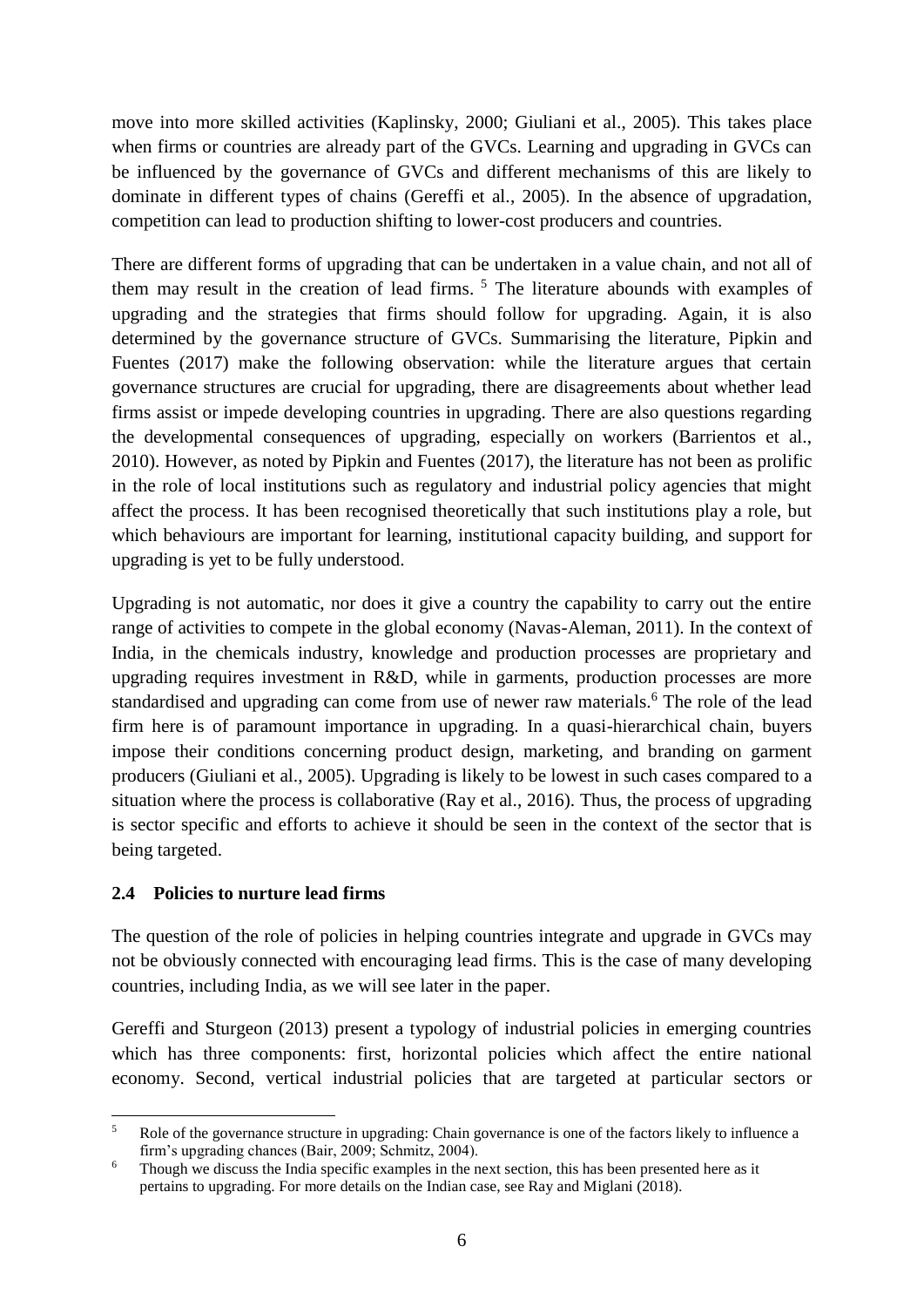industries, and finally, GVC oriented policies. While the first two policies can be termed as traditional policies, the third is aimed at improving a country's position in GVCs and includes possibilities of upgrading as well as improving the links across different segments of the value chain.

Countries can internationalise their domestic firms in two ways: first, countries (and firms) can export to international buyers, and second, firms can become domestic final producers that import intermediates. <sup>7</sup>

Emergence of lead MNCs and eventual GVC participation depends most importantly on factors such as creating a conducive business environment, attracting foreign investment, and internationalisation of domestic firms. FDI inflows have played an important role in the success of the outward-oriented development strategy in the developing world. FDI helps bring in new (risk-sharing, non-debt creating) capital flows, foreign exchange, easy access to foreign markets and foreign sourcing, and technology transfers (Prasad et al., 2006; Chia and Plummer,  $2015$ .<sup>8</sup>

If the lead firm is an MNC (as is mostly the case), its backward and forward linkages with the host economy and its firms are very important. There are lessons from case studies of other countries in the literature (Nathan, et al., 2018). Two factors must be noted in this context. First, the role of lead firms in the governance of the chain and second, the nature of technology in a sector. For host countries, benefits from technology transfers, knowledge spillovers, and increase in value addition can translate into better jobs and so on only if the links of the lead firm with the rest of the economy are strong.<sup>9</sup> This latter factor is crucial in adjudging the role of GVCs in a country's development. These linkages will determine the benefits of integrating with a GVC. The role of the government may be limited if the linkages of the lead firm with the rest of the economy remain weak (Taglioni and Winkler, 2016).

#### <span id="page-9-0"></span>**3. The case of India**

**.** 

India's integration into GVCs remains weak despite the strong growth in trade flows over the last two decades. Participation of a country in GVCs is defined by its engagement with a particular part of the production process, that is, trade in intermediary goods and services (Banga, 2016). This is defined as the sum of the share of foreign value added in gross exports (backward linkages) and the share of domestic value added in exports of intermediate goods

<sup>7</sup> Four types of firms typically take part in GVCs: first, multinationals, relying on inputs from domestic suppliers; second, domestic suppliers to multinationals in the country; third, domestic suppliers that export, and fourth, domestic producers relying on imported inputs. There is also another group of players – contract manufacturers that produce fully assembled goods for large retailers.

<sup>8</sup> Examples of policies followed in some countries include *Turkey, where* in previously lagging internal regions, such as the "Anatolian Tigers" (including Kayseri and Eskişehir), were notable for having strong entrepreneurial and manufacturing cultures, providing domestic investors with access to capital and business networks that allowed them to exploit the advantages offered by the industrial zone. Costa Rica, Malaysia, and Morocco, attracted a few large efficiency-seeking MNEs, through a strong investment promotion and key policies such as macroeconomic stability and skills development (World Bank, 2020).

<sup>&</sup>lt;sup>9</sup> There is greater sharing of blueprints, technicians, managerial practices, and transfer of tacit knowledge due to vertically integrated production systems (Taglioni and Winkler, 2016). However, spillovers of such knowledge will occur only under certain conditions.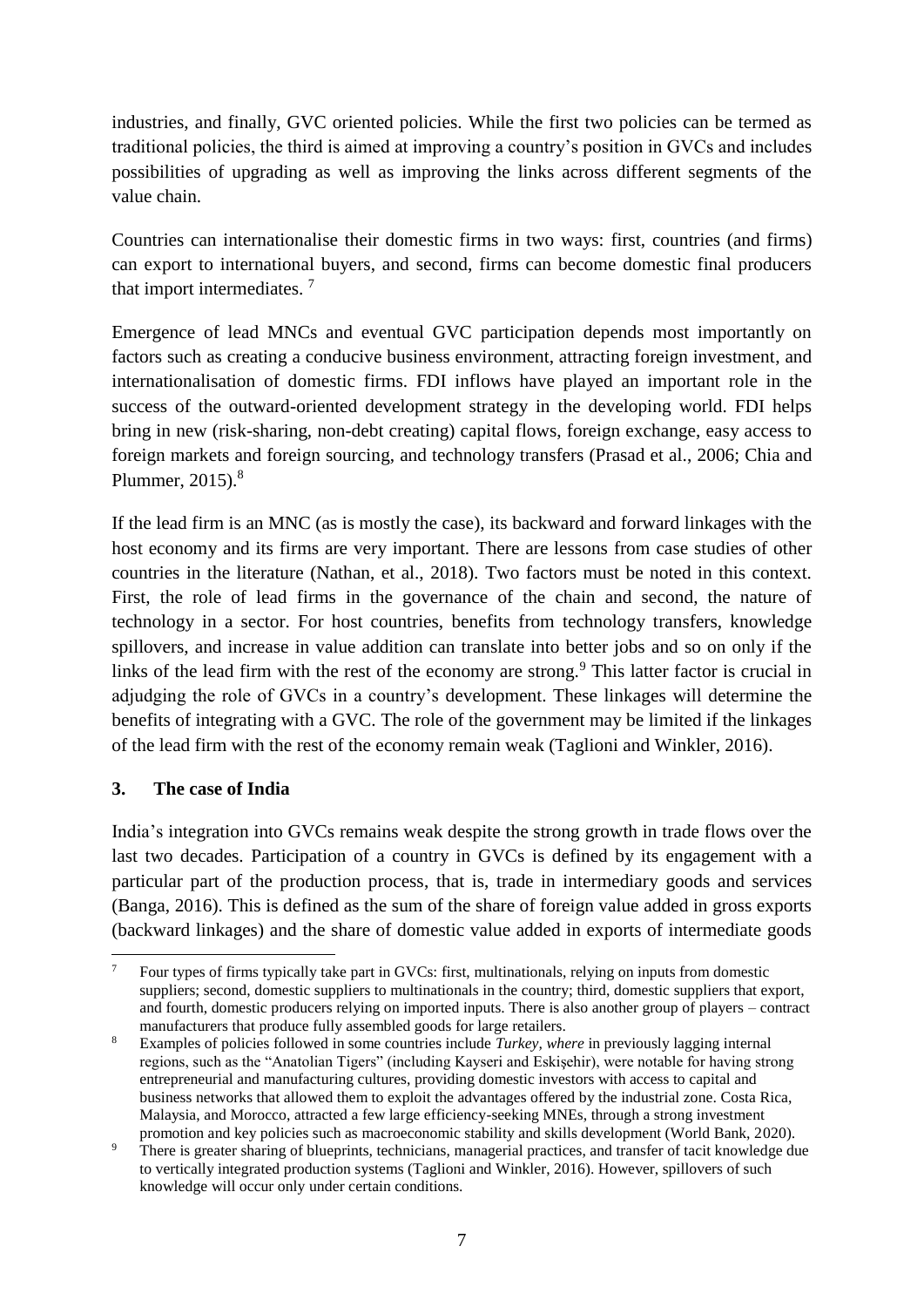(forward linkages). These linkages give a measure or 'participation index' of a country's engagement in GVCs. The share of foreign value added embedded in the production of exports is low even compared with the 20 per cent average observed in developing and emerging market economies. The domestic value added embodied in foreign final demand was 20 per cent for India in 2011, while the foreign value added in domestic final demand was about 25 per cent for India in the same year (Taglioni and Winkler, 2016).

India's participation index stands at around 40 per cent, which is obtained by combining the two measures from the buyer's and seller's perspectives. India's backward and forward participation has been low, at 22 and 19 per cent respectively in 2009 (OECD, 2013b). Baldwin (2011) argues that since 1970, seven countries, China, Korea, India, Indonesia, Thailand, Turkey, and Poland, have gained more than one percentage point of world manufacturing GDP. Apart from India, the manufacturing sectors of all these countries are heavily involved in the international supply chains of Japan (the East Asians) or Germany (Poland and Turkey). The depth of integration in the South Asian region has barely increased since the mid-1990s, unlike in other income groups, signalling that the region has yet to gain momentum. Moreover, the complexity and quality of exported goods has been modest.

India fares poorly in the various logistics performance and efficiency indices compiled internationally. In various indicators, it ranks behind many developed Asian economies such as Japan, Korea, Taiwan, and even emerging markets such as China, Malaysia, and Thailand. In the World Bank's International Logistics Performance Index (LPI) 2018,<sup>10</sup> India ranked 44th among 160 countries with a score of 3.18, suggesting modest performance in the constituent parameters. Other indicators which suggest modest performance in logistics are the 'Trading across Border' parameter of the 'Ease of Doing Business' indicator<sup>11</sup> published by the World Bank; and the 'Trade Facilitation Indicator' developed by the OECD.<sup>12</sup>

 $10<sup>10</sup>$ <sup>10</sup> The World Bank follows two approaches in the construction of this index – international and domestic. The International LPI approach compiles logistics performance at the gateways of countries (such as ports or borders), while the Domestic LPI approach enables assessment of the same within countries. The International LPI 2016 allows for comparisons across 160 countries, whereas the domestic LPI covers more than 125 countries across all income groups. The international LPI is the weighted average of the country scores, ranging from one (lowest) to five (highest), on six parameters relevant for policy regulation, indicating key inputs to the supply chain and supply chain performance outcomes.

<sup>11</sup> Each year, the World Bank publishes its 'Ease of Doing Business' indicator. It is a measure of the friendliness of the regulatory environment in economies to the starting and operation of business firms. The 'Ease of Doing Business 2019' index benchmarks across 190 world economies. Rankings are determined by sorting aggregate distance to frontier scores on 10 parameters. Higher rankings (a low numerical value) indicate better, usually simpler, regulations for businesses and stronger protections of property rights. The 'Trading across Border' parameter under this index records the time and cost (excluding tariffs) associated with the logistical process of exporting and importing goods, with three sets of procedures – documentary compliance, border compliance, and domestic transport. The survey covers two Indian cities, Delhi and Mumbai; and one city of the UK, London. In 2019, India moved up several places to the 63th spot.

<sup>&</sup>lt;sup>12</sup> The OECD has developed a set of trade facilitation indicators that correspond to the main provisions of the WTO Trade Facilitation Agreement and reflect the state of the regulatory framework in different countries. The indicators are developed based on a regulatory database covering border procedures contained in the TFA, with inputs from public sources, governments, and the private sector, and fact-checked by covered countries. These cover the full spectrum of border procedures for countries and help governments identify areas for action to help boost trade flows by reducing trade costs and introducing other reform measures.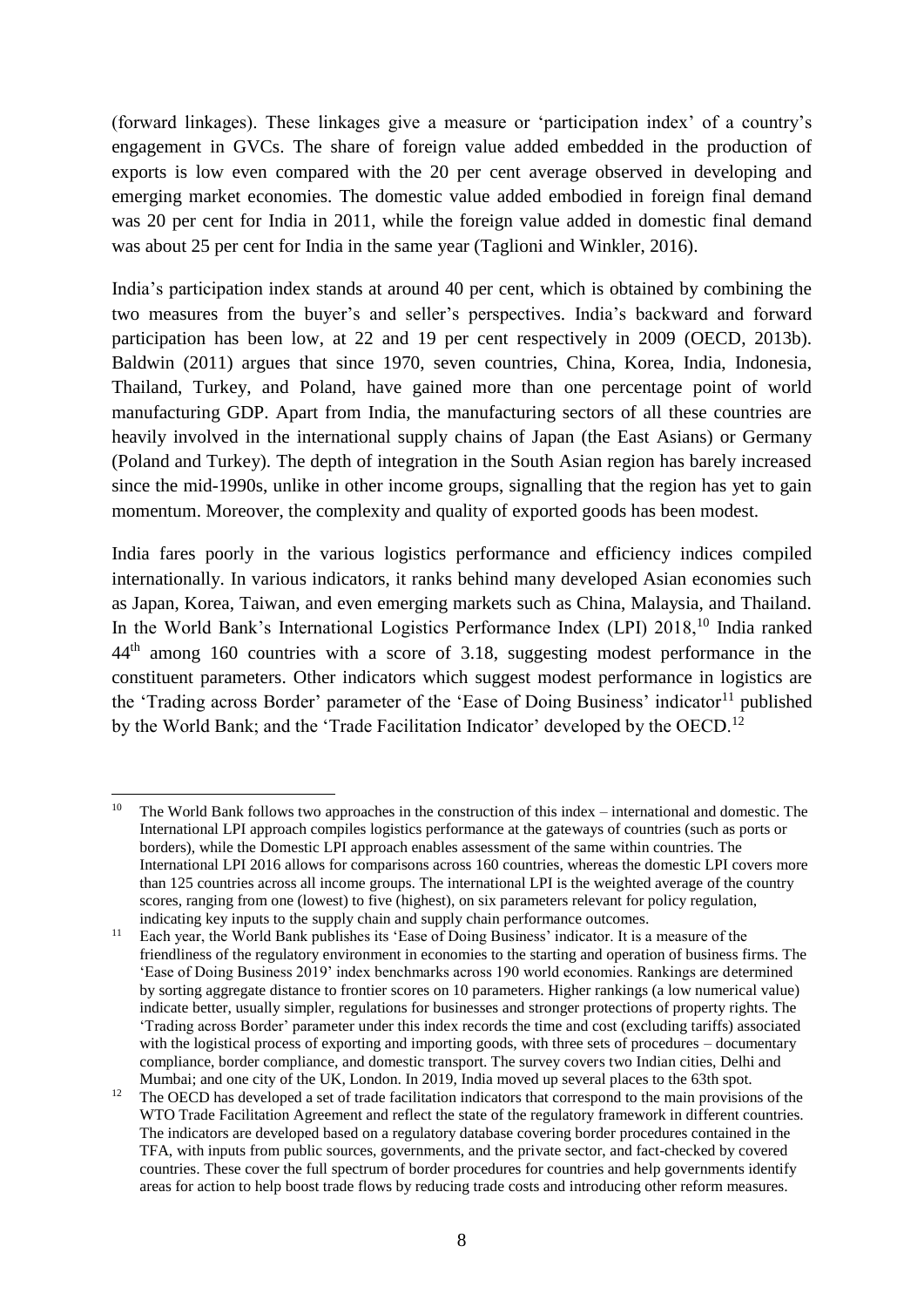Hoda and Rai (2014, 2018) and the World Bank (2019) discuss at length the policy reform measures (related to land, labour, taxation, infrastructure development, and setting up  $SEZs<sup>13</sup>$ , among others) which can stimulate FDI inflows into manufacturing and improve the environment for domestic investment in manufacturing. The same measures are also considered useful in boosting competitiveness as a GVC location by strengthening MSMEs in the country and making it possible for multinational firms to outsource to these enterprises. The automobile industry has been a successful example of this.

#### <span id="page-11-0"></span>**3.1 India's policy framework**

As has been discussed in the literature, the typology of policies presented by Gereffi and Sturgeon (2013) should have three components: first, horizontal policies which affect the entire national economy. Second, vertical industrial policies that are targeted at particular sectors or industries, and finally, GVC oriented policies. The industrial policy in India has followed the first and second objectives outlined by Gereffi and Sturgeon (2013). However, the third objective has not been followed by India – this requires specific policies in specific industries. This paper discusses some of the policies followed by India in the sectors that were chosen for this study.

India's industrial policy of the early post-colonial period aimed to achieve economic independence through industrialisation (Felipe et al., 2013). Its occupation of industrial 'commanding heights' allowed the Indian government to directly control investment (Singh, 2008). The first Industrial Policy Resolution in 1948 laid down the strategy of development to be followed in the country, which was broad in scope and gave primacy to the public sector. The Industrial Development and Regulation Act was enacted in 1951 and paved the way for the Industrial Policy Resolution of 1956. This was the first comprehensive strategy for industrial development in the country and emphasised the promotion of heavy industries. The Industrial Policy Resolution of 1956 classified industries into three categories: first, Schedule A under the Government, second, 12 industries which were to be progressively state owned, and the third category of all other industries to be driven primarily by the private sector but remain open for the state as well. The Industrial Policy Resolution also emphasised the role of small and cottage industries and the assistance that such industries would receive due to their role in promoting employment.

Industrial licensing played a key role in channelling the investment, controlling entry, and expansion of capacity of the industrial sector until 1991. The development vision which was implemented through the five-year plans of the Planning Commission laid primary emphasis on the development of capital goods industries, to enable indigenous industrialisation. These and other key industries were reserved for state ownership. The private industrial sector was allowed but was to fully conform to the five-year plans through the so-called 'licence raj'

 $13<sup>°</sup>$ <sup>13</sup> "India's SEZ policy framework restricts market access to the domestic tariff area (DTA), thereby constraining value chain development. Suppliers and ancillary investors are unable to claim income tax exemptions. Such tensions, a direct result of competing policy objectives, have limited the development of linkages between zones and the DTA." World Bank (2019).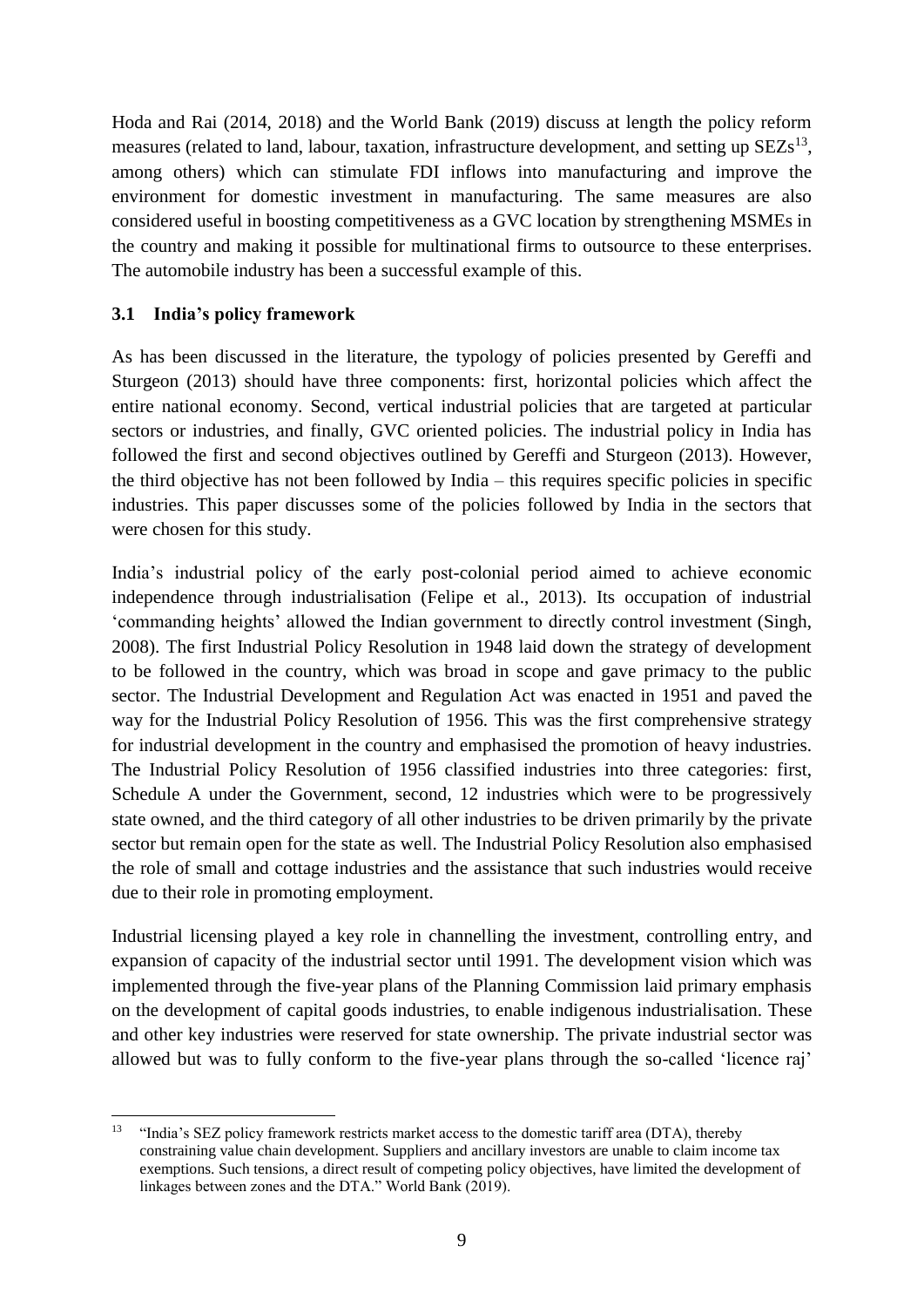system, which controlled all the key aspects of the business (scale and location of investments, minimum and maximum outputs, and imports).

India followed a policy of import substitution until liberalisation in 1991 – this meant that imports were substituted with domestic production of goods through high tariffs and quotas on the same. Since 1991, this policy has gradually been withdrawn. The reservation of items for exclusive manufacture by the SME sector was done away with and disinvestment of PSUs was initiated. The liberalisation of the country also meant the removal of quotas and the reduction in tariffs of most items. When most of the industrial policies were liberalised, from the 1990s onwards, areas reserved for the public sector were narrowed down and greater participation by the private sector was permitted in core and basic industries.<sup>14</sup> Additionally, a targeted FDI policy was pursued by the government (Rodrik and Subramanian, 2004; Kohli, 2006). These reforms paved the way for the foundation of modern-day lead firms in the country. Kathuria (2001) and Goldar and Banga (2018) through their research show evidence of existence of positive spill-overs from the presence of foreign-owned firms.

Public sector-led development of different industries as a tool for the self-reliant growth of the economy continued until the 1980s.<sup>15</sup> Public sector institutions therefore acted as lead firms also for the sectors. In the second half of the 1990s, an end to the Small Scale Industries reservation was brought about based on the 1997 Abid Hussain Committee Report on Small Enterprises. The committee suggested that the policy of protection be replaced by a policy of promotion with adequate supply of credit, technology assistance, and low transaction cost. For the first time, the policy of focused development of clusters was suggested through the report.

Table 1A gives a summary of some of the recent policy enactments in India in the selected sectors, again using the typology given by Gereffi and Sturgeon (2013). These have been categorised into horizontal (some examples are the enactment of 'Goods and Services Tax' or GST, the 'Make in India' scheme to encourage in-house manufacturing; 'Skill India'

**.** 

<sup>&</sup>lt;sup>14</sup> Major liberalisation reforms were undertaken in 1991, and the investment licensing system and state monopoly were abolished in almost all industries. FDI was allowed in the majority of sectors (at first up to 49 per cent and later up to 100 per cent of ownership). Industrial location policy and the Monopoly and Restrictive Trade Practices Act were abolished (Kohli, 2006; Felipe et al., 2013). Trade was gradually liberalised – the average weighted tariff fell from 83 per cent in 1990 to 14.5 per cent in 2005.

<sup>&</sup>lt;sup>15</sup> India put little emphasis on competing in international markets and pursued an aggressive importsubstitution (IS) policy, supported by high tariffs (the average weighted tariff was 83 per cent in 1990) and comprehensive import controls. FDI was highly restricted, especially following the 1973 Foreign Exchange Regulation Act. Such a degree of protection from international competition, when coupled with price controls, ensured significant margins to industrial enterprises, but there was no East-Asian-style government compulsion to improve performance. Some industrial policy measures during the IS period were successful. For example, the Indian government promoted the generic pharmaceutical industry by 'freeing' product patents through the 1970 Patent Act, setting up the Council of Scientific and Industrial Research labs, and introducing restrictions on MNCs (Chaudhuri, 2013). However, in many cases, industrial policy was constrained by ideological considerations. For example, in the electronics hardware industry, the policy favoured native innovation, even when it would have been much more effective to first acquire more advanced technologies through foreign licensing and then build on them, as the East Asian countries did. As another example, the Indian government restricted the scale of investment of large firms in order to protect small-scale enterprises, which were favoured for ideological reasons, rather than ensuring scale economies of factories set up, as was done in East Asia.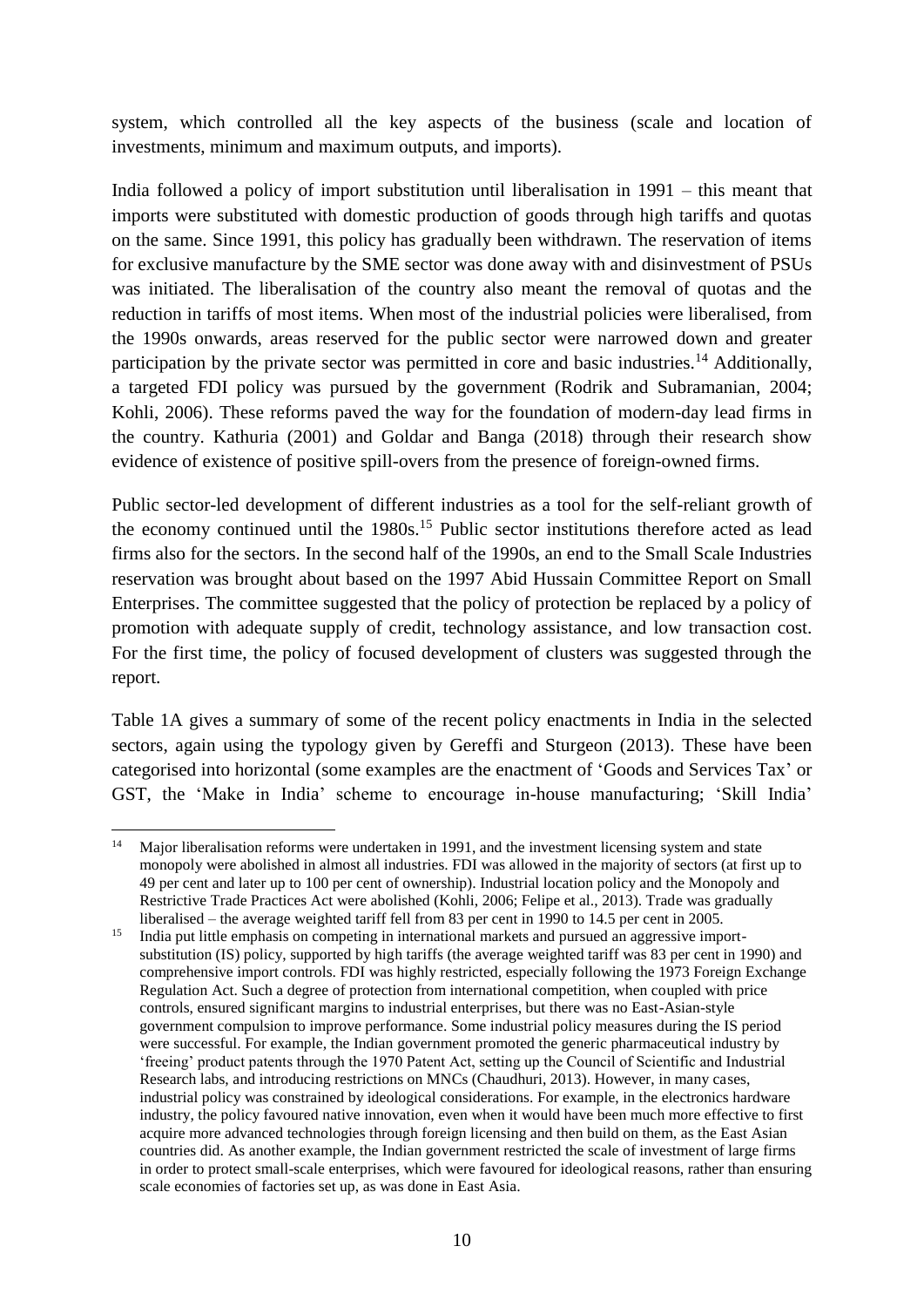campaign to undertake large scale training of the workforce and; 'Digital India' scheme to incentivise digitalisation of economic transactions and record keeping in the economy.) Some policies aimed at all sectors have been in the areas of logistics sector reforms, setting up of the 'Indian trade portal', and 'Investor facilitation cell'. Sector specific or vertical policies have been listed separately ahead.

*S*ome of the recent measures taken by the Government of India include implementation of The Goods and Services Tax in 2017 and the Insolvency and the Bankruptcy Code, 2016.<sup>16</sup> Other measures to facilitate the ease of doing business include initiation and simplification of online applications for the Industrial License and Industrial Entrepreneur Memorandum. Twenty services were integrated with the eBiz portal so as to facilitate the smooth functioning of the single window clearance for obtaining clearances from Government agencies. The number of documents for exporting and importing was reduced to three (Economic Survey, 2017-18, Ministry of Finance).

More recently, pro-industrial policy measures like the 2011 National Manufacturing Policy and the 2014 Make in India initiative aimed at attracting MNCs to set up production and design facilities through measures like further sectoral de-licensing, building of industrial corridors, and facilitation of greater government–business cooperation (especially through the Investor Facilitation Centre and the Invest India initiative) have become crucial for firm development. From Table 1A, we can make the following observations about India's policy framework: while many of the recent changes in policy are a step in the right direction, the focus on facilitating national champions or lead firms is still clearly missing. Most of the recent GVC specific policies are increasing the cost of intermediates imports and can only be attributed to the lack of a holistic approach to this issue.

#### <span id="page-13-0"></span>**3.2 Findings of the survey**<sup>17</sup>

To corroborate findings from secondary sources at sectoral level, a firm level primary survey was conducted in the years 2014 and 2015 to capture the elements of value chain activity in India. The pilot survey was conducted between January 2014 and March 2014 in three sectors, apparel, cables, and automotive components, covering about 25 firms. The main survey was conducted between August 2014 and February 2015 in 98 firms across six states in five selected sectors. The number of firms interviewed was 27 in the automotive industry, 11 in the reactive dyes and 22 in the specialty chemicals segments in the chemicals industry, 19 in the electronics (semiconductor microchips), and 19 in the formulations in the pharmaceutical industry.<sup>18</sup>

Table 1 gives an evidence of integration and upgrading across sectors in the country. The difference in upgrading in several of the sectors that were surveyed emerges from two

**<sup>.</sup>** <sup>16</sup> The Insolvency and Bankruptcy Code, 2016 is the bankruptcy law of India, which seeks to consolidate the existing framework by creating a single law for insolvency and bankruptcy. The Insolvency and Bankruptcy Code, 2015 was introduced in the Lok Sabha in December 2015.

<sup>17</sup> The analysis in the paper is based on both the surveys as well as secondary sources listed in the paper.<br><sup>18</sup> 3 firms in the diamond industry were interviewed

<sup>18</sup> 3 firms in the diamond industry were interviewed.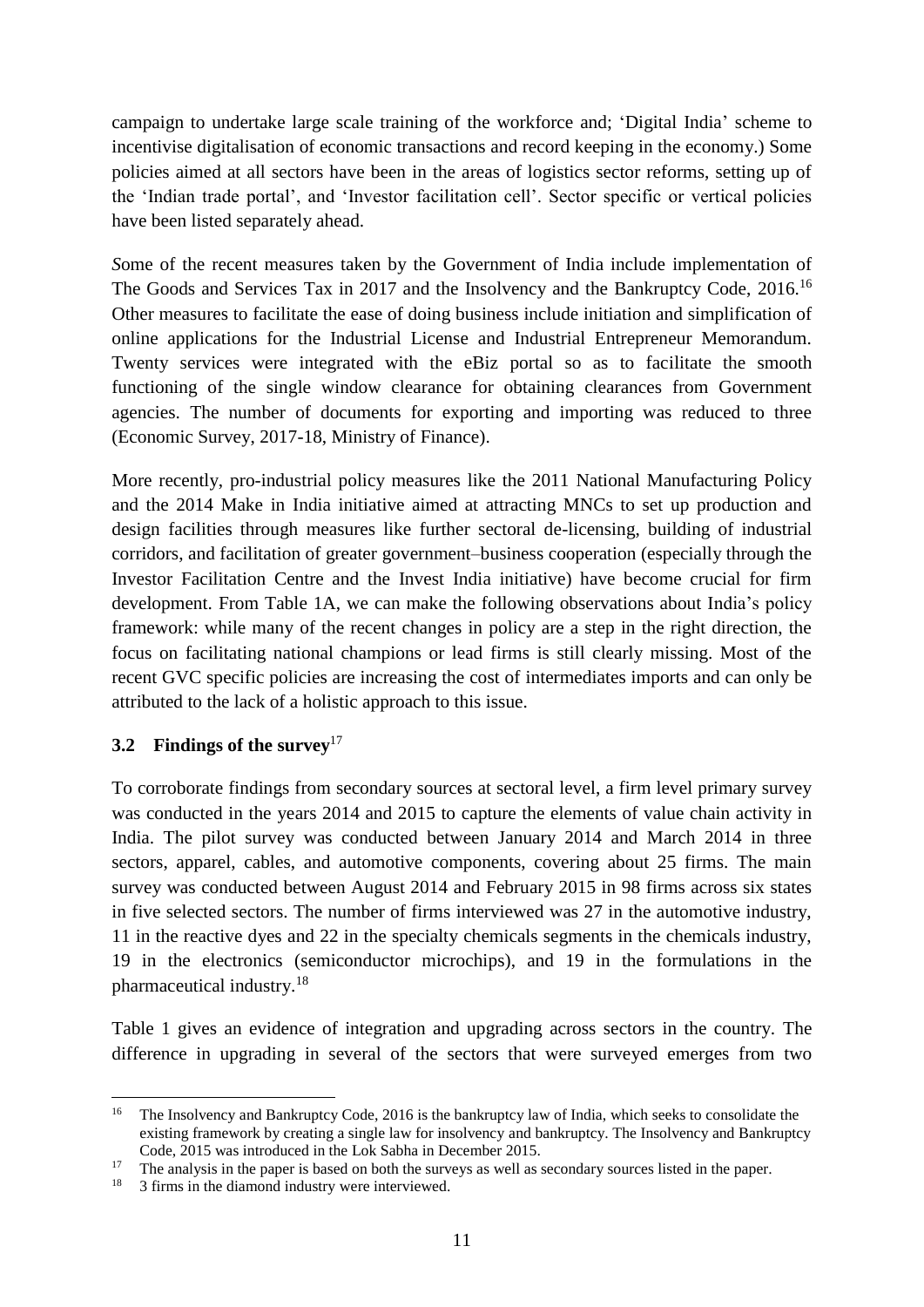factors: first, the nature of the governance of the chain and the role played by the lead firms. Second, the nature of the technology and knowledge in each sector varies. For example, in certain industries such as the chemicals industry, the knowledge and production processes are proprietary and upgrading requires investment in  $R&D<sup>19</sup>$  However, in sectors such as garments, production processes are more standardised and upgrading can come from use of newer raw materials. Policy formulation must take these details into cognisance.

| <b>Sector</b>                     | <b>Integration</b> | <b>Upgrading</b> | Role of lead firms                                                                                                                                            | Whether present,<br>and examples of<br>lead firms (MNC<br>and Indian) |
|-----------------------------------|--------------------|------------------|---------------------------------------------------------------------------------------------------------------------------------------------------------------|-----------------------------------------------------------------------|
| Automobiles                       | Yes                | Yes              | Catalyst for innovation, harbingers<br>of technology, financial investment,<br>and skilling workforce                                                         | Yes, a few (Tata<br>Motors)                                           |
| Chemicals<br>(specialty)          | No                 | Limited          | Heralded innovation and stimulated<br>demand                                                                                                                  | Yes, very few<br>(BASF)                                               |
| <b>Diamonds</b>                   | Yes                | No               | Skilling workforce and attracting<br>important investors                                                                                                      | No                                                                    |
| Garments                          | No                 | Limited          | Reduction of lead times,<br>standardisation of the production<br>process, and preferential<br>transportation and logistics through<br>long-term relationships | Yes, very few (Gap,<br>VF)                                            |
| Paper                             | No                 | ÷                | Introducers of modern technology                                                                                                                              | No                                                                    |
| Petrochemicals                    | Yes                | No               | Overcoming problems of feedstock<br>access, attracting investment, and<br>forward integration                                                                 | Yes, very few<br>(Reliance)                                           |
| Pharmaceuticals<br>(Formulations) | Yes                | Limited          | Significant role in establishment of<br>IP compliance                                                                                                         | Yes, a few (Ranbaxy)                                                  |
| Reactive dyes                     | Yes                | No               | Introduction of environmental<br>standards and greener options                                                                                                | Yes (Sudarshan<br>Chemicals)                                          |
| Semiconductor<br>microchips       | Yes                | No               | Innovation leading to reduction in<br>costs                                                                                                                   | Yes, a few (Texas<br>Instruments)                                     |

<span id="page-14-0"></span>

| Table 1: | Evidence of integration and role played by lead firms in GVCs; examples |
|----------|-------------------------------------------------------------------------|
|          | from India                                                              |

*Source: Authors' compilation based on survey* 

Table 1 also gives a snapshot of the role played by lead firms in selected sectors of GVCs, along with their examples in India. Although lead firms have been few, they have performed important roles in each of the sectors discussed above (Ray and Miglani, 2018). In the automobile sector, lead firms have significantly contributed to the development of supplier firms through transfer of technology and imports. In reactive dyes, firms like Atul, Sudarshan, and Clariant are integrated in GVCs through exports. Firms are trying to cater to their feedstock requirement by backward integration. While the pharmaceutical sector has been one of the topmost recipients of foreign investment domestically, R&D is critical. While Indian firms are doing more R&D than before, there has been no drug discovery in the country. Moreover, knowledge transfer has been limited and the industry is facing serious

 $19$ <sup>19</sup> In the section on barriers discussed later in this paper, these differences are exemplified by the responses received in the survey.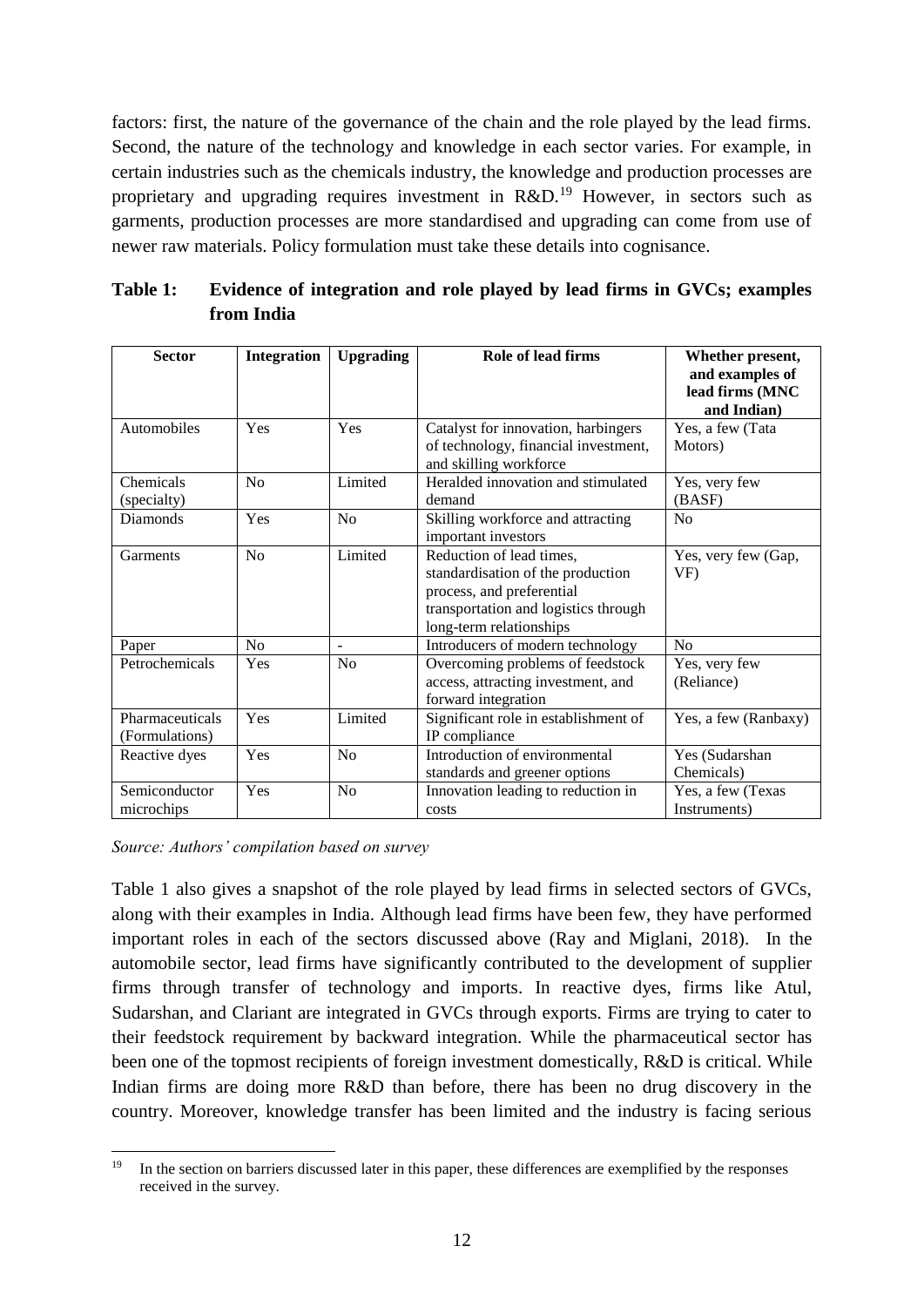obstacles to upgrading. In Semiconductor microchips, *t*he availability of skilled manpower at low cost has resulted in the successful integration into the value chain in this sector. There is a need to develop an indigenous design sector, as most semiconductor designing in India is pull driven while only 20% is push driven. There is also a need to encourage end-to-end product ownership within the semiconductor sector in India. The Specialty chemical manufacturing is moving eastward on the global map and India's share is increasing every year. While the current level of knowledge-sharing remains limited in the textile chemicals segment, which is dominated by global majors, in the construction chemicals segment, the story is different. Indian firms like Pidilite have also been able to develop brands in the construction chemicals segment. The Indian garments sector is an example of unsuccessful integration into GVCs. The sector is diverse with many clusters around the country and caters to a large domestic market, the neighbouring countries, and the Middle East. The standards for these markets are quite different from that of the larger markets of the US and the EU, to which only some firms cater. Lead time is very important for this sector, as is turnaround time in ports.

Table 2 gives a summary of factors impeding GVC participation in India using the typology developed by Gereffi and Sturgeon (2013) for industrial policies in emerging countries which has three components as discussed before:

|                      | <b>Impeding Factor</b>                               | <b>Evidence of obstacle</b>    |  |  |  |
|----------------------|------------------------------------------------------|--------------------------------|--|--|--|
|                      | <b>Policy Related</b>                                |                                |  |  |  |
| <b>Horizontal</b>    | Liberalised FDI policy                               | Electronics                    |  |  |  |
|                      | Trade policy factors                                 | Automobiles                    |  |  |  |
| <b>Targeted</b>      | Transport and infrastructure/logistics               | All industries                 |  |  |  |
|                      | Institutional and legal frameworks                   | Electronics/IT                 |  |  |  |
| <b>Natural</b>       |                                                      |                                |  |  |  |
|                      | Geography – distance from shipping routes            | All industries                 |  |  |  |
|                      | Climate                                              |                                |  |  |  |
| <b>Firm-specific</b> |                                                      |                                |  |  |  |
|                      | Capability to meet international product and quality | Clothing, Specialty chemicals, |  |  |  |
|                      | standards                                            | Pharmaceuticals                |  |  |  |
|                      | Access to finance                                    | Dyestuffs, Electronics,        |  |  |  |
|                      |                                                      | Pharmaceuticals R&D            |  |  |  |
|                      | R&D                                                  | Dyestuffs, Formulations        |  |  |  |
|                      |                                                      | (pharmaceuticals), Specialty   |  |  |  |
|                      |                                                      | chemicals                      |  |  |  |
|                      | Creating sustainable industrial clusters             | Dyestuffs, Specialty chemicals |  |  |  |
|                      | Human capital related – low-cost knowledge base      | Dyestuffs, Electronics         |  |  |  |
|                      | Technology                                           | Dyestuffs, IT/Electronics      |  |  |  |

<span id="page-15-0"></span>**Table 2: A summary of factors impeding GVC participation in India**

*Source: Authors' compilation based on survey* 

Table 3 focuses on the barriers that have been responsible for India lagging behind in integration into GVCs, as reported in the survey. It identifies government policy related, firm level, and other constraints, which have affected transfer of knowledge and learning capabilities in different sectors. Many barriers like rigid labour laws (automobiles) are common to trade in general, but some are specific to GVC trade. An example of the latter is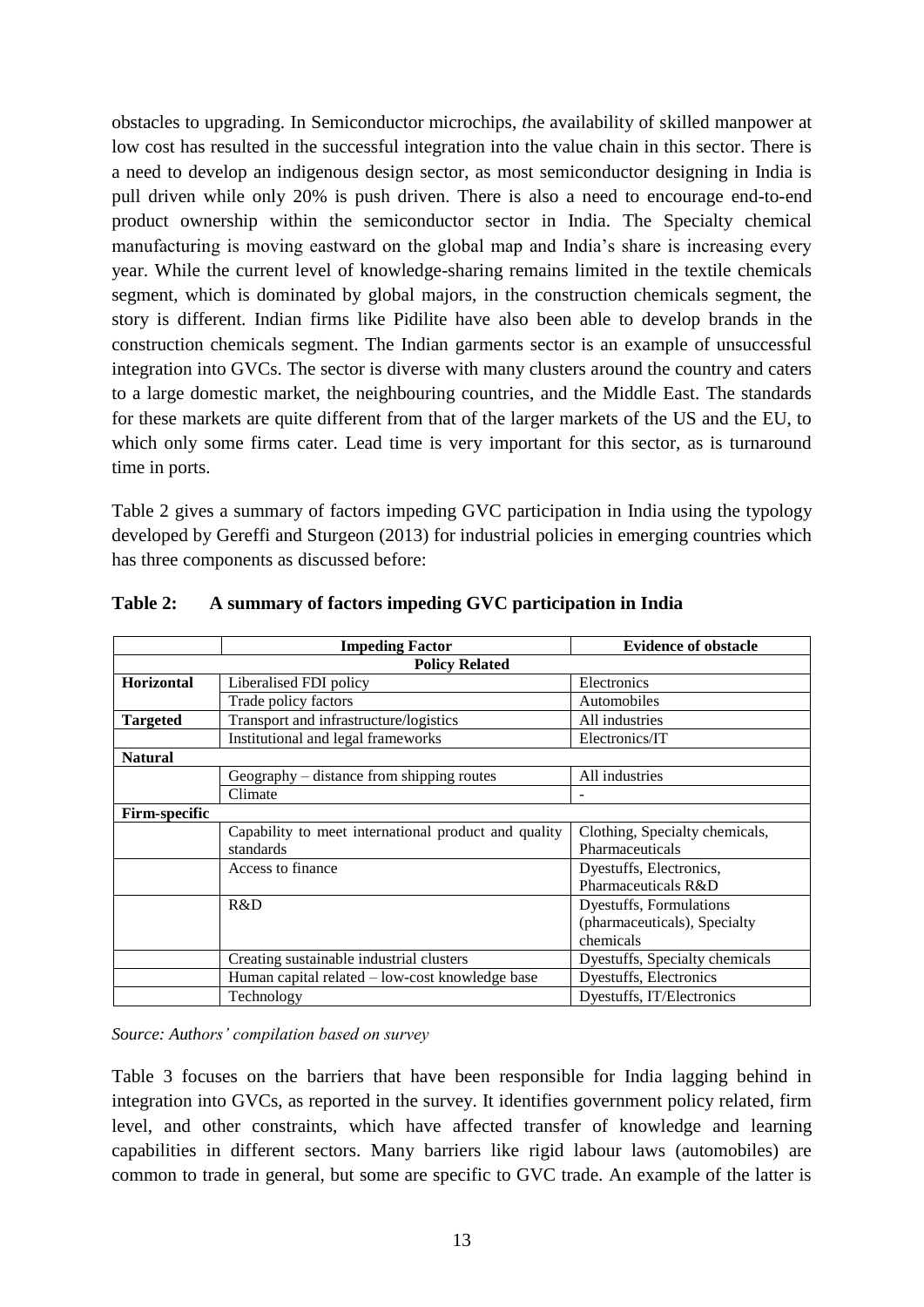the inverted duty structure in the automobile sector. This has become more pronounced in the Budget announcements of 2018, which are discussed in Table 1A.

All firms surveyed in this research study were of the opinion that future support should target improving the business environment. Suppliers from all sectors ranked lack of access to finance (in particular, trade finance) as a major obstacle in the way of entering, establishing, or moving up value chains. SMEs in sectors such as dyes and intermediates emphasised the importance of effective support via financing (access and incentives for domestic and foreign investment). Labour force training was also recognised as an effective way to increase supply-side capacity.

| <b>Regulatory</b>  | <b>Lack of incentives</b> | <b>Problems related with</b> | <b>Others</b>              |
|--------------------|---------------------------|------------------------------|----------------------------|
| processes          |                           | approvals                    |                            |
| Unfavourable       | Logistics                 | Pharmaceuticals              | Labour laws (Automobiles)  |
| <b>business</b>    | inefficiency              |                              |                            |
| environment        | (Specialty                |                              |                            |
| (Specialty)        | chemicals)                |                              |                            |
| chemicals)         |                           |                              |                            |
| Long time at ports | Inverted duty             | Dyestuffs                    | High taxes (Auto-          |
| (Automobiles)      | structure                 |                              | components)                |
|                    | (Automobiles)             |                              |                            |
| Aftermarket        | Access to finance         | Specialty chemicals          | Skill shortage (Dyestuffs, |
| (Automobiles)      | (Specialty)               |                              | Pharmaceuticals,           |
|                    | chemicals)                |                              | Automobiles (especially in |
|                    |                           |                              | metallurgical engineering) |
|                    | Power costs and           | Problems related with        |                            |
|                    | irregular supply          | environmental approvals      |                            |
|                    | (Dyestuffs)               | (Pharmaceuticals, dyestuffs, |                            |
|                    |                           | Specialty Chemicals)         |                            |

<span id="page-16-0"></span>**Table 3: Summary of barriers based on our survey**

*Source: Authors' compilation based on survey* 

On the issue of standards,  $20$  firms in the pharmaceutical sector pointed out that standards are poor in India, quality checks are not well-defined, know-how for standardisation is lacking, and there is a lack of uniformity between products produced in different states as well as in different seasons. The need for quality control was emphasised.

India has faced a gamut of issues, ranging from lack of political will, resource (finance and skill) constraints, mismanagement of resources, technological backwardness, and operational issues in the past. These are also reflected in the trade restrictiveness and performance indicators published every year by organisations such as the World Bank and the World Economic Forum. Transportation and shipping costs and inadequate infrastructure were cited as major obstacles. Across all sectors, customs procedures rank high as a particular obstacle in bringing developing country suppliers into their value chains.

Another way to look at barriers to integration into GVCs is through costs. Costs (production, labour, transport, investment, and tax incentives) are the major drivers of lead firms'

<sup>20</sup> <sup>20</sup> Findings of survey conducted between December 2013 and February 2015.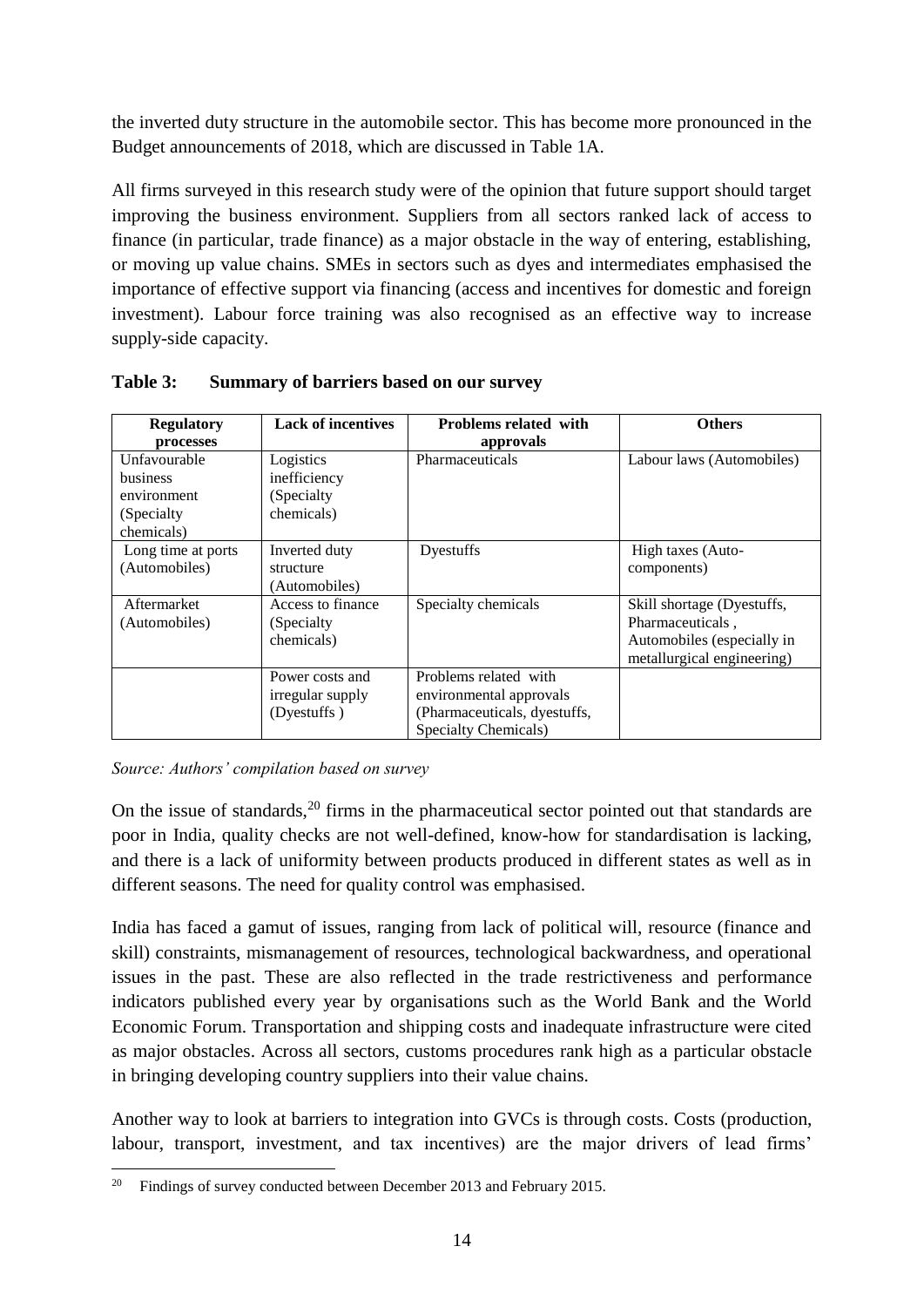decisions to invest or source production in developing countries. Wage differentials, for instance, are primary drivers of the globalisation of production. The notion of costs encompasses all other factors. For example, high costs could result from a lack of infrastructure or competition in basic services. They could also result from excessive administrative burdens (including at the border) or strict labour laws (i.e. weak business environment); or a high level of insecurity or corruption. Some of these 'costs' have been addressed in the Indian context, as discussed in Table 1A.

It needs to be noted that there are a few issues which have been responsible for the absence or creation of lead firms. Nathan (2018) notes that the development of functional and manufacturing capabilities requires GVC appropriate industrial policy. Such a policy needs to focus on segments within sectors and support different forms of functional upgrading. OECD (2015) discusses how regional co-operation can be an effective strategy to promote integration into value chains by addressing regional bottlenecks. In this context, exercising caution and prudence while finalising international trade agreements would help the policymakers identify the right partners and markets for the set goals.

#### <span id="page-17-0"></span>**4. Conclusions**

This paper examines the reasons for India's low integration in GVCs, especially in the manufacturing sector. It argues that one of the reasons for India's low integration in GVCs is its focus on the domestic market. In the case of large markets like India, sometimes it is enough for firms to cater only to the domestic market, especially if there are barriers to GVC integration. This rules out the possibility of the country being part of any domestic or regional value chain and the associated loss of benefits in the process. The need of the hour is to integrate into GVCs, to lift productivity levels across sectors and create jobs. Greater participation in GVCs can help foster structural transformation, for instance through export diversification, and the possibility to absorb technology and skills from abroad.

As outlined earlier, India's trade and manufacturing policy has primarily targeted the domestic market. This has also been true for the FDI policy. Unlike other countries such as China or Vietnam, whose FDI policy has been focused on inviting MNCs with GVC linkages to their countries, India has not really been selective about its approach.

The second reason for India's limited role is the role played by the lead firms. In this paper we show that while India has several horizontal and vertical policies, there are fewer instances of GVC specific policies which lead to the nurturing of lead firms. The policies followed by India have not been particularly conducive to encourage GVC integration or the development of lead firms.

The findings of this paper suggest that India can do a lot to facilitate GVCs simply by coordinating the activities of different policy-making and implementation bodies. Important areas of reform are reduction of the administrative burden associated with traceability of products by measures such as increasing the staff; harmonisation/mutual recognition of standards along the value chains; and reduction of barriers at the border, including customs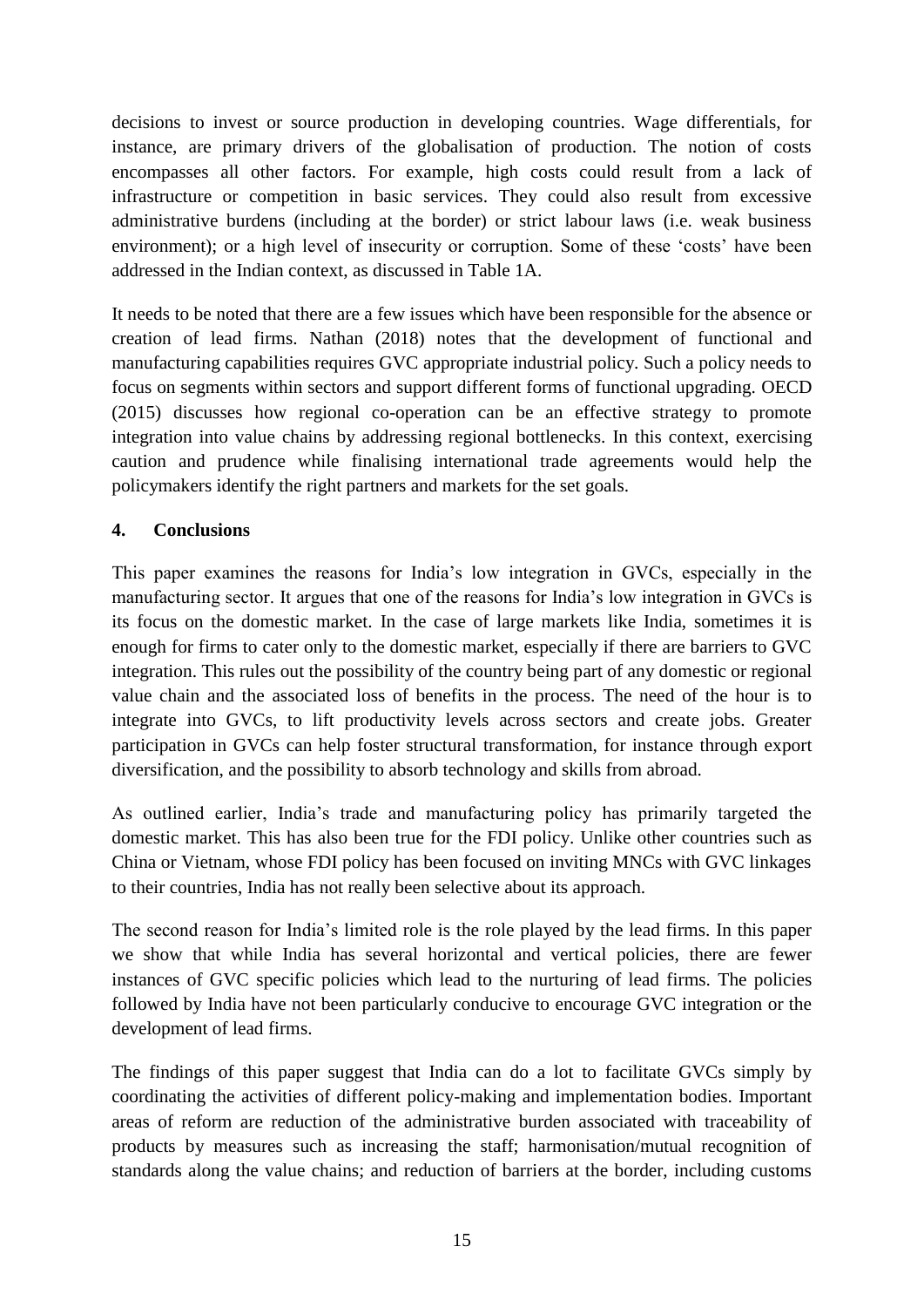and trade facilitation processes. The need for enhancing investment in R&D was emphasised repeatedly by firms, particularly in the pharmaceutical and specialty chemicals segments.

In an integrated approach to be a part of GVCs, the government needs to specifically select and attract the GVC linked firms – the large sellers as well as large markets or buyers of the produced goods. This kind of approach will forge links between local and global lead firms. A second step in this would be ensuring inter-ministerial coordination in taking policy decisions which stay aligned to the GVC integration priorities.

The policy implications from the paper are the process that emerging countries can follow in nurturing lead firms. GVCs do not respond to piecemeal approaches to policy changes. Rather, a holistic approach is needed, in cooperation with the international community and businesses. Many of the barriers have resulted from the fact that India has adopted a largely piecemeal approach to policy-making with regard to value chains till now. Targeted policies have been few or non-existent in the case of India. A complete 'whole-of-the-supply-chain' policy approach is needed. Indian policymakers need to examine how lead firms can be encouraged in some sectors, while in others, there is a need for upgrading within the value chain.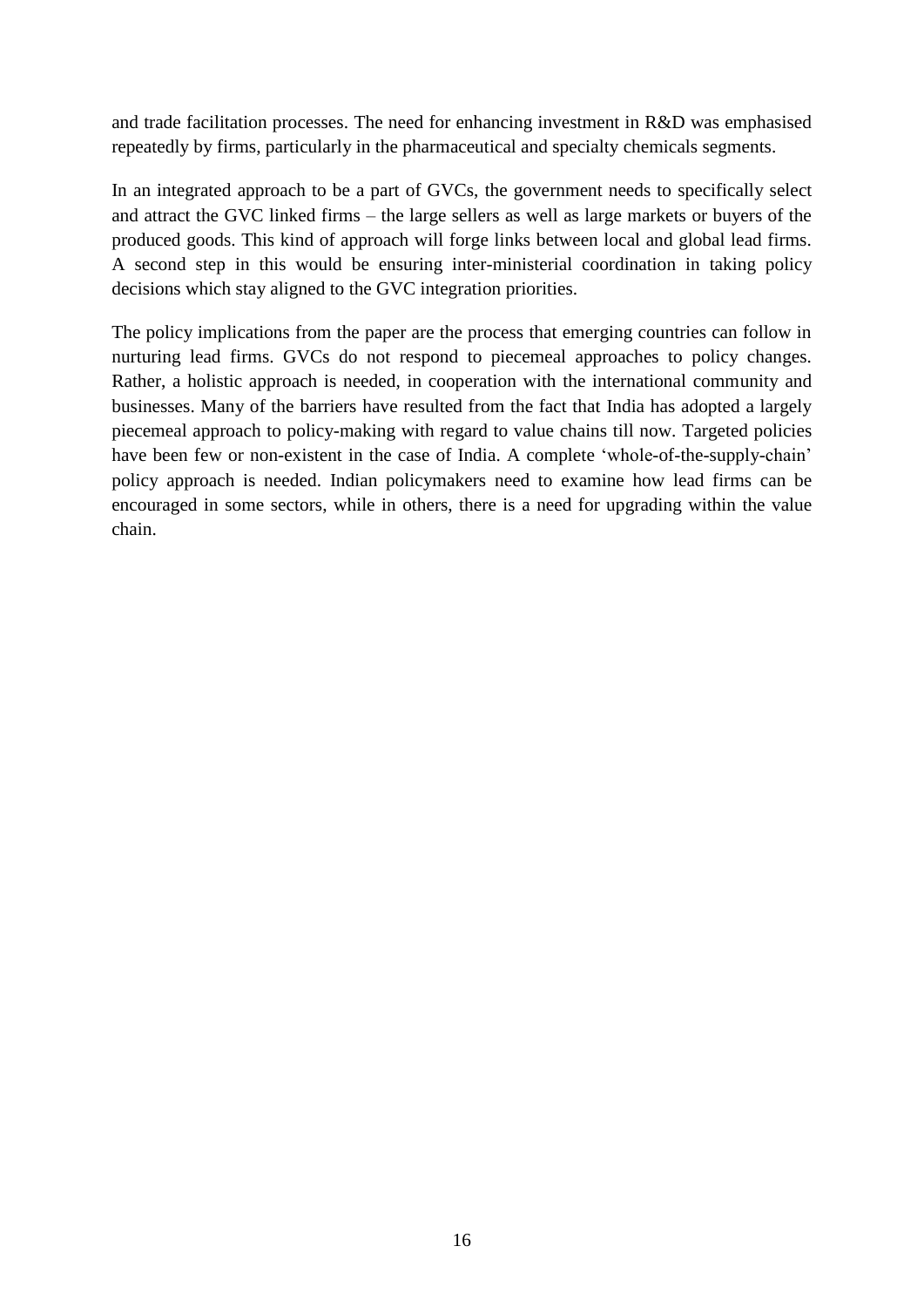#### <span id="page-19-0"></span>**References**

- **ADB-ADBI. 2015.** *Integrating SMEs into global value chains: Challenges and policy actions in Asia*. The Philippines: Asian Development Bank.
- **Azmeh, S., and Nadvi, K. 2014.** Asian firms and the restructuring of global value chains. *International Business Review*, 23(4), 708-717.
- **Athukorala, P.C. 2013.** *How India fits into global production sharing: Experience, prospects and policy options.* Working Paper No. 2013/13. Arndt-Corden Department of Economics, Crawford School of Public Policy, ANU College of Asia and the Pacific.
- **Bair, J. (Ed.) 2009.** Frontiers of commodity chain research. Stanford: Stanford University Press.
- **Baldwin, R. 2011.** *Trade and industrialization after globalization's 2nd unbundling: How building and joining a supply chain are different and why it matters*. Working Paper 17716. Cambridge, MA: National Bureau of Economic Research.
- **Baldwin, R., and Lopez-Gonzalez, J. 2013.** *Supply-chain trade: A portrait of global patterns and several testable hypotheses.* NBER Working Paper No. 18957.
- **Banga, K. 2016.** Impact of global value chains on employment in India. *Journal of Economic Integration*, 31, 3, 631-73.
- **Barrientos, S., Gereffi, G., and Rossi, A. 2010.** *Economic and social upgrading in global production networks: Developing a framework for analysis*, Working Paper, Capturing the Gains, University of Manchester.
- **Cadot, O., Malouche, M., and Sebastián, S. 2012.** *Streamlining non-tariff measures: A toolkit for policy makers.* Directions in Development trade. Washington DC: World Bank.
- **Cattaneo O., Gereffi, G., Miroudot S., and Taglioni, D. 2013.** *Joining, upgrading and being competitive in global value chains: A strategic framework*. World Bank Policy Research Working Paper No. 6406.
- **Chang, H.-J., and Zach, K. 2018.** *Industrial development in Asia – Trends in industrialization and industrial policy experiences of developing Asia*. WIDER Working Paper 2018/120.
- **Chia, S.Y., and Plummer, M.G. 2015.** ASEAN economic cooperation and integration: Progress, challenges and future directions, Vol. 8. Cambridge University Press.
- **Das, A., and Hussain, Z. 2017.** *Global value chains: Asymmetries, realities and risks*. Centre for WTO Studies Working Paper No 36.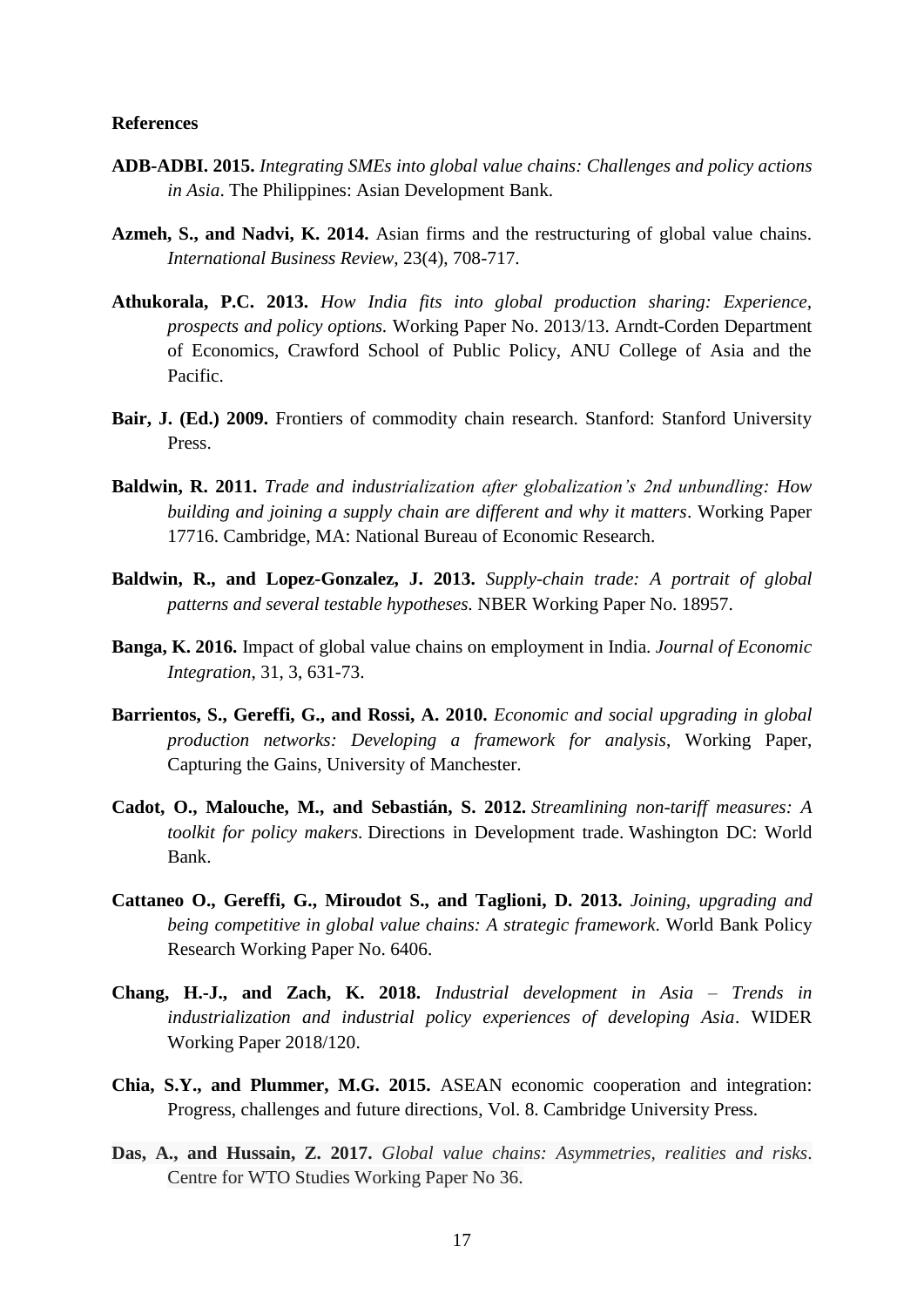- **Das, R.U. 2015.** *Towards 'Make in South Asia' evolving regional values chain*. Discussion Paper #199. New Delhi: Research and Information System for Developing Countries.
- **Ernst, D. and L. Kim. 2002.** 'Global Production Networks, Knowledge Diffusion and Local Capability Formation,' *Research Policy*, 31: 1417–1429.
- **Farole, T. 2016.** Do global value chains create jobs? IZA World of Labor, No. 291 <https://wol.iza.org/uploads/articles/291/pdfs/do-global-value-chains-create-jobs.pdf>
- **Farole, T., and Winkler, D. (Eds.) 2014.** *Making foreign direct investment work for Sub-Saharan Africa: Local spillovers and competitiveness in global value chains*. International Bank for Reconstruction and Development, The World Bank.
- **Feenstra, R. 1998.** Integration of trade and disintegration of production in the global economy. *Journal of Economic Perspectives*, 12(4):31-50.
- **Felipe, J., Kumar, U., and Abdon, A. 2013.** Exports, capabilities, and industrial policy in India. Journal of Comparative Economics, 41(3), 939-956.
- **Gasiorek, M., Azubuike, B., and M. Mendez-Parra. 2015.** *India: Trade, employment and global value chains*. Paper presented at ICRIER-IA Workshop on Enhancing India's participation in Global Value Chains: Enabling "Made in India"? New Delhi.
- **Gereffi, G. 1999a.** *A commodity chains framework for analyzing global industries*. Institute of Development Studies, 8(12):1-9.
- **Gereffi, G. 1999b.** International trade and industrial upgrading in the apparel commodity chain. *Journal of International Economics*, 48(1):37-70.
- **Gereffi, G., Humphrey, J., and Sturgeon, T. 2005.** The governance of global value chains. *Review of International Political Economy*, 12(1):78-104.
- **Gereffi, G., Fernandez-Stark, K., and Psilos, P. 2011.** *Skills for upgrading: Workforce development and global value chains in developing countries*. Durham: Duke University Center on Globalization Governance & Competitiveness.
- **Gereffi, G., and Korzeniewicz, M. (Eds.) (1994).** Commodity chains and global capitalism (No. 149). ABC-CLIO.
- **Gereffi, G., and Sturgeon, T. 2013.** Global value chain-oriented industrial policy: The role of emerging economies, in Elms, D. K., and Low, P. (Eds.) *Global value chains in a changing world.* WTO, Fung Global Institute and Temasek foundation for Trade and Negotiations.
- **Goldar, B., and Banga, K. 2018.** *Country origin of Foreign Direct Investment in Indian manufacturing and its impact on productivity of domestic firms*. Working Papers id: 12730, eSocialSciences.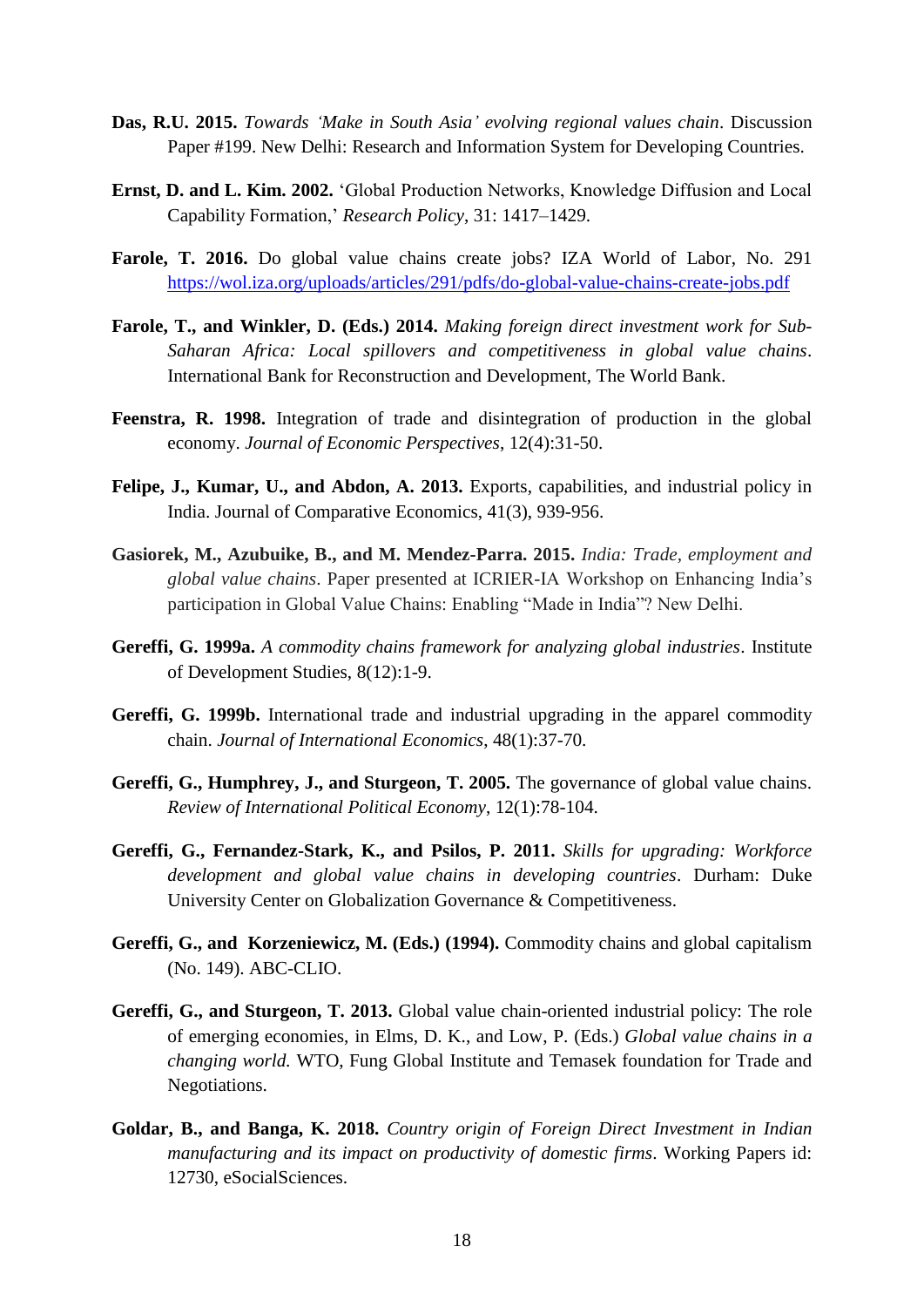- **Govindarajan, V., and Trimble, C. 2012.** *Boston reverse innovation: Create far from home*, *Win everywhere*. Harvard University Press.
- **Giuliani, E., Pietrobelli, C., and Rabellotti, R. 2005.** Upgrading in global value chains: Lessons from Latin America clusters. *World Development*, 33(4):549-573.
- **Hoda, A., and Rai, D. 2014.** *Trade and investment barriers affecting international production networks in India*. Working Paper 281. New Delhi: ICRIER.
- **Hoda, A., and Rai, D. 2018.** Trade and investment barriers affecting international production networks in India, in Jayant Menon and T.N Srinivasan (eds), *Integrating South and East Asia: Economics of regional cooperation and development*. New Delhi: Oxford University Press.
- Johnson, R.C., and Noguera, G. 2012. Accounting for Intermediates: Production sharing and trade in intermediates. *Journal of International Economics*, 86:224-236.
- **Kaplinsky, R., and Morris, M. 2001.** *A handbook for value chain research*. Institute of Development Studies.<http://www.prism.uct.ac.za/papers/vchnov01.pdf>
- **Kathuria, V. 2001.** Foreign firms, technology transfer and knowledge spillovers to Indian manufacturing firms: A stochastic frontier analysis. *Applied Economics*, 33(5):625- 642.
- **Kawakami, M., and Sturgeon, T.J. 2011.** Value chain dynamics and capability formation by latecomer firms in East Asia, in Kawakami, M., and Sturgeon, T.J. (Eds.) *The dynamics of local learning in global value chains: Experiences from East Asia*. UK: Palgrave Macmillan.
- **Kohli, A. 2006.** Politics of Economic Growth in India: 1980-2005. *Economic and Political Weekly*, 61(1), pp. 1251 – 1259.
- **Kowalski, P., Lopez-Gonzalez, J., Ragoussis, A., and C. Ugarte. 2015.** *Participation of developing countries in global value chains: Implications for trade and trade-related policies*, OECD Trade Policy Papers, No. 179, Paris: OECD Publishing.
- **Lee, J., Gereffi, G., and Beauvais, J. 2012.** *Global value chains and agrifood standards: Challenges and possibilities for smallholders in developing countries.* Proceedings of the National Academy of Sciences, 109(31):12326-12331.
- **Lee, J., and Gereffi, G. 2015.** Global value chains, rising power firms and economic and social upgrading. *Critical Perspectives on International Business*, 11(3/4):319-339.
- **Lopez-Gonzalez, J., and Holmes, P., 2011.** *The nature and evolution of vertical specialisation: What role for preferential trade agreements.* Working Paper 2011/41. National Centre of Competence in Research.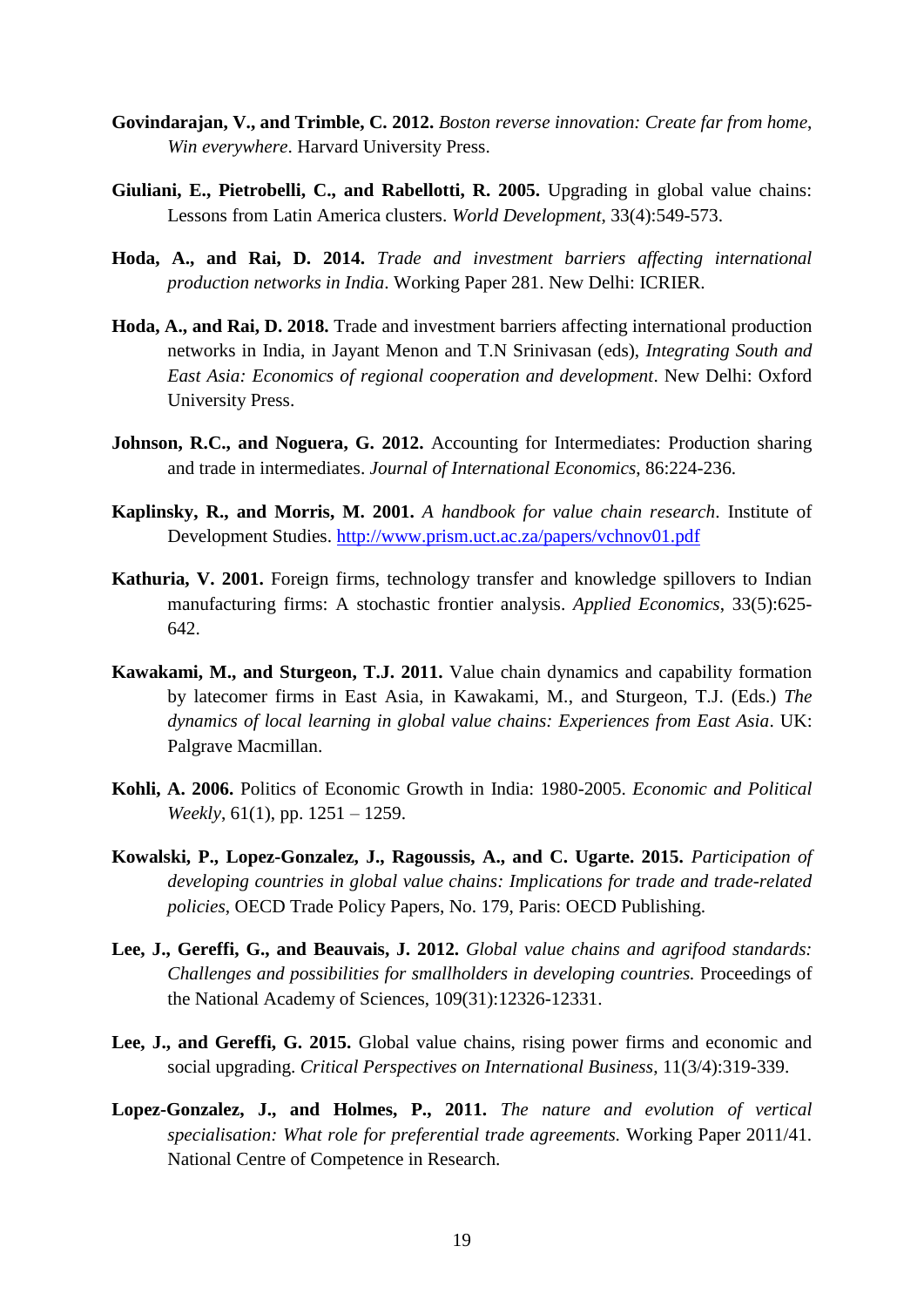- **Mahutga, M.C. 2012.** When do value chains go global? A theory of the spatialization of global value chains. *Global Networks*, 12(1):1-21.
- **Mikic, M. 2011.** Are India's regional agreements deep enough to support networks? In *India: A new player in Asian production networks?,* Studies in Trade and Investment 7*5*, Chapter 5, pp. 120-136. [United Nations Economic and Social Commission for Asia](http://www.unescap.org/)  [and the Pacific \(ESCAP\).](http://www.unescap.org/)
- **Milberg, W. 2004.** The changing structure of trade linked to global prediction systems: What are the policy implications? *International Labour Review,* 143:1-2.
- **Ministry of Finance 2018.** Economic Survey 2017-18, Government of India. Available at http://mofapp.nic.in:8080/economicsurvey/
- **Morrison, A., Pietrobelli, C., and Rabellotti, R. 2008.** Global value chains and technological capabilities: A framework to study learning and innovation in developing countries. *Oxford Development Studies*, 36(1):39-58.
- **Nathan, D. 2018.** GVCs and development policy: Vertically specialized industrialization in Nathan, D., Tewari, M., and Sarkar, S. (Eds.) *Development with global value chains: upgrading and innovation in Asia*. Cambridge: Cambridge University Press.
- **Navas-Aleman, L. 2011.** The impact of operating in multiple value chains for upgrading: The case of Brazilian furniture and footwear industries. *World Development*, 39(8):1386-1397.
- **Neilson, J., Pritchard, B., and Yeung, H.W.C. 2014.** Global value chains and global production networks in the changing international political economy: An introduction. *Review of International Political Economy*, 21(1):1-8.
- **OECD. 2011.** ISIC Rev. 3 Technology Intensity Definition, OECD Directorate for Science, Technology and Industry 7 July, 2011 Economic Analysis and Statistics Division. OECD.
- **OECD. 2013a.** *Mapping Global Value Chains*. TAD/TC/WP(2012)6/FINAL. Trade Policy Paper No. 159. OECD.
- **OECD. 2013b.** *Interconnected economies: Benefiting from global value chains.* Report on global value chains. DSTI/IND (2013) 2 Draft 14 February]. Paris: OECD.
- **OECD. 2014.** *Global value chains: Challenges, opportunities, and implications for policy*. OECD.
- **OECD, WTO, and World Bank Group. 2014.** *Report prepared for submission to the G20 Trade Ministers Meeting.* Sydney: OECD.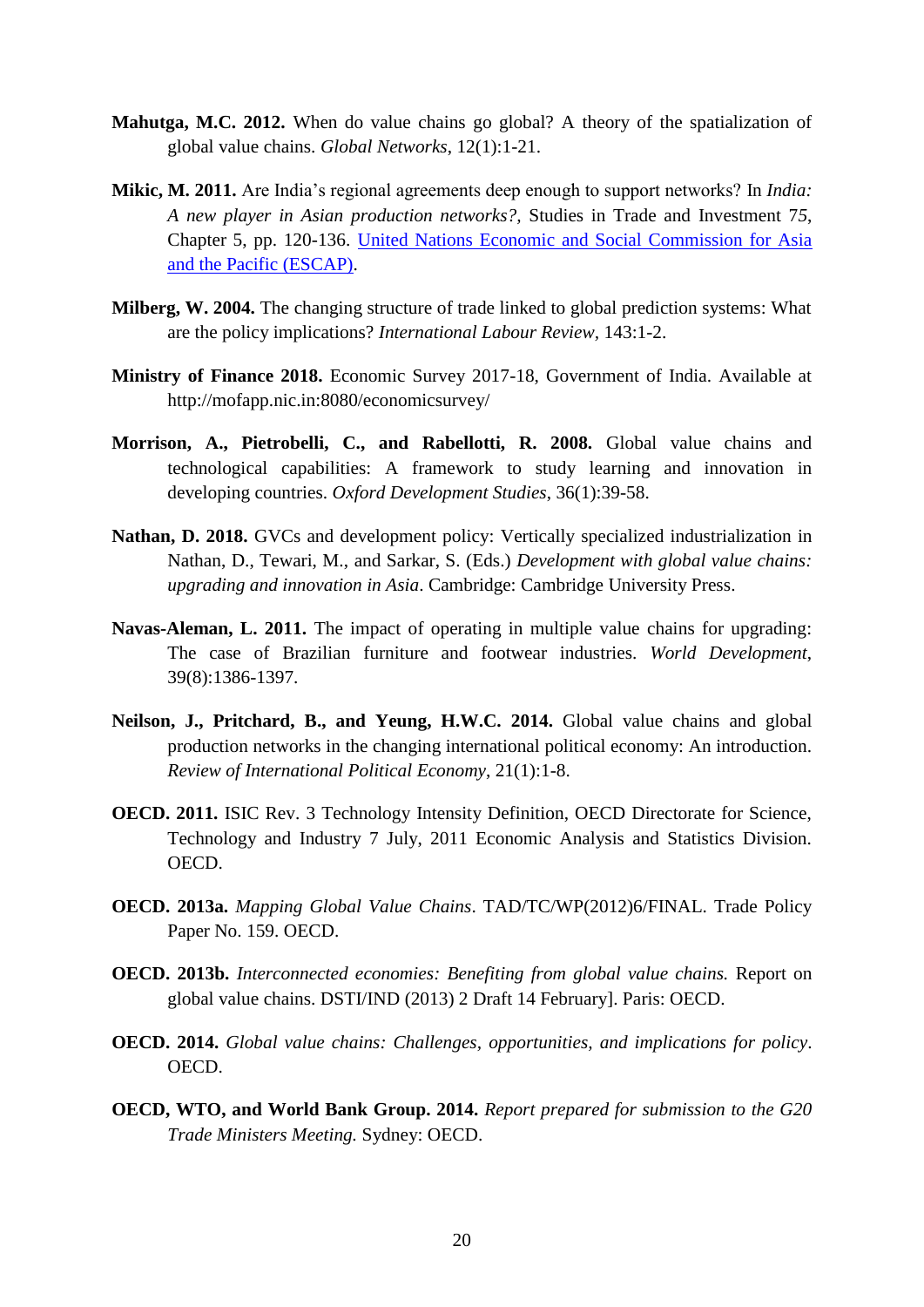- **OECD. 2015.** *The participation of developing countries in Global Value Chains: Implications for trade and trade-related policies*. OECD Trade Policy Paper No. 179, OECD Publishing.
- **Orefice, G., and Rocha, N. 2014.** Deep integration and production networks: An empirical analysis. *World Economy*, 37:106-136.
- **Ottaviano, G.I.P., and Puga, D. 2003.** Agglomeration in the global economy: A survey of new geography. *World Economy,* 21(6):707-731.
- **Pietrobelli, C., and Rabellotti, R. 2011.** Global value chains meet innovation systems: Are there learning opportunities for developing countries? *World Development*, 39(7):1261-1269.
- **Pipkin, S. and Fuentes, A. 2017.** Spurred to upgrade: A review of triggers and consequences of industrial upgrading in the global value chain literature. *World Development*, 98:536-554.
- **Pomfret, R. and Sourdin, P. 2016.** Value chains in Europe and Asia: Which countries participate? *International Economics*. C, 34-41.
- **Prasad, E., Kose, M. A., Rogoff, K. S., and Wei, S. J. 2006.** *Financial globalization: A reappraisal*, National Bureau of Economic Research Working Papers, 12484. Cambridge, MA: National Bureau of Economic Research.
- **Ray, S. 2011.** International technology diffusion and productivity in low and medium tech sectors in India, in Robertson, P. and Jacobson, D. (Eds.) *Knowledge Transfer and Technology Diffusion*. Cheltenham, UK and Massachusetts, USA: Edward Elgar
- **Ray, S. 2012.** Technology transfer and technology policy in a developing country. *Journal of Developing Areas*, 46(2):371-396.
- **Ray, S., Goldar, A., and Saluja, S. 2014.** *Feedstock for the petrochemical industry*. Working Paper 271. New Delhi: ICRIER.
- **Ray, S., Mukherjee, P. and M. Mehra. 2016.** *Upgrading in the Indian Garment Industry: A Study of Three Clusters*, ADB South Asia Working Paper Series, No. 43. Asian Development Bank.
- **Ray, S., and Miglani, S. 2018.** *Global value chains and the missing links: Cases from Indian industry*. New Delhi: Routledge.
- **Rodrik, D. and Subramanian, A. 2004.** 'From Hindu Growth to Productivity Surge: The Myth of the Indian Growth Transition', NBER Working Paper No. W10376.
- **Saggi, K. 2002.** Trade, foreign direct investment, and international technology transfer: A survey. *World Bank Research Observer,* 17:191-235.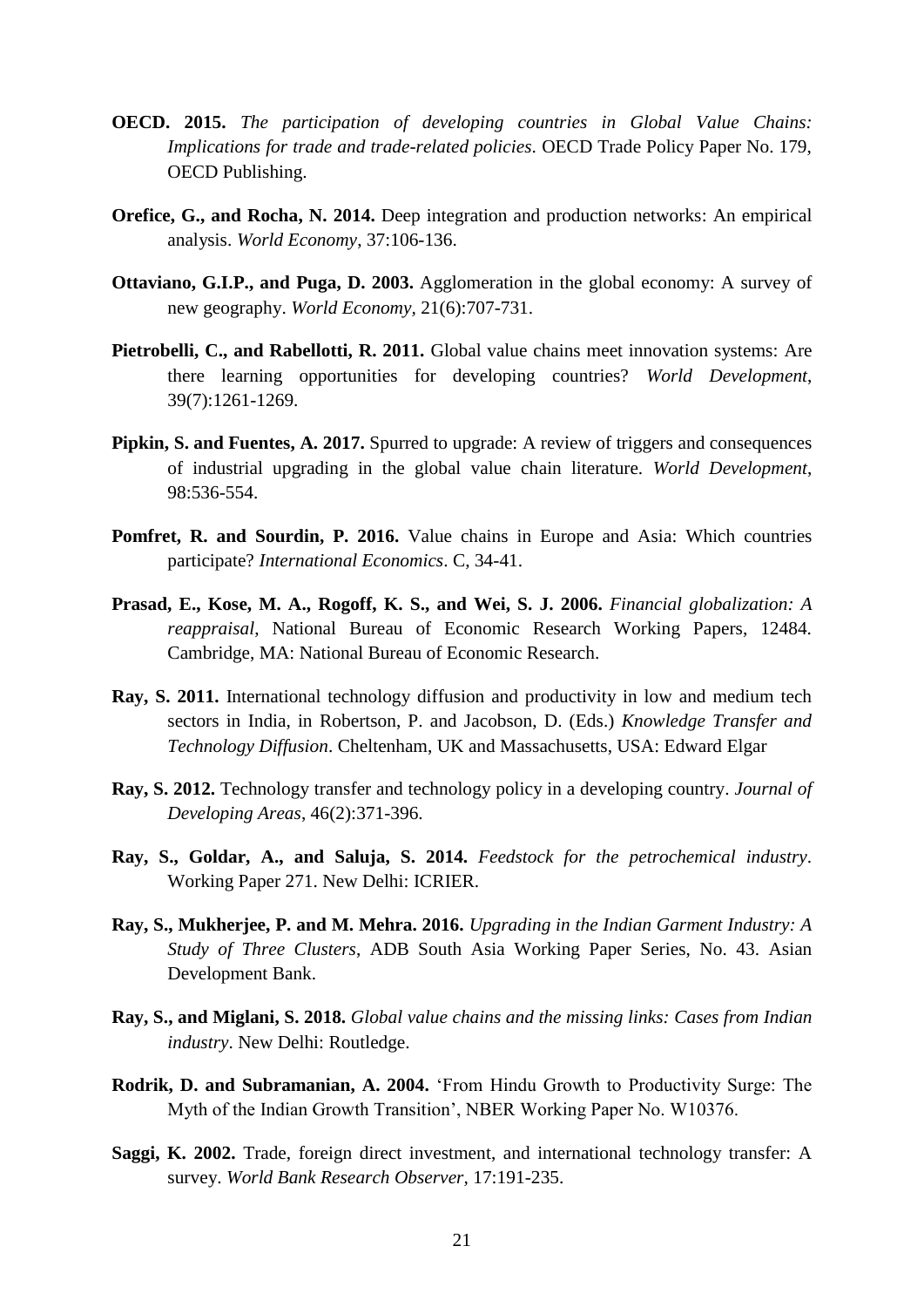**Schmitz, H. 2004.** *Local enterprises in the global economy*. Edward Elgar Publishing.

- **Staritz, C. 2012.** Value chains for development? Potentials and limitations of global value chain approaches in donor interventions (No. 31). Working Paper.
- **Sturgeon, T., and Memedovic, O. 2010.** *Mapping global value chains: Intermediate goods trade and structural trade in the world economy*. Working Paper 05/2010. UNIDO.
- **Taglioni, D., and Winkler, D. 2016.** *Making global value chains work for development*. World Bank Group.
- **Tewari, M., Veeramani, C., and Singh, M. 2015.** *The potential for involving India in regional production networks: analyzing vertically specialized trade patterns between India and* A*SEAN*. Working Paper No. 292. New Delhi: ICRIER.
- **Thakur, B., Gupta, R., and Singh, R. 2012.** Changing face of India's industrial policies: a look. *International Journal of Scientific and Research Publications*, 2(12):1-7.
- **The World Bank Group. 2017.** *Doing business*. <http://www.doingbusiness.org/data/exploretopics/trading-across-borders> (accessed on March 06, 2017)
- **The World Bank. 2016.** *Connecting to compete 2016 trade logistics in the global economy - The Logistics Performance Index and Its Indicators*. [https://wb-lpi](https://wb-lpi-media.s3.amazonaws.com/LPI_Report_2016.pdf)[media.s3.amazonaws.com/LPI\\_Report\\_2016.pdf](https://wb-lpi-media.s3.amazonaws.com/LPI_Report_2016.pdf) (accessed on January 04, 2017)
- **The World Bank. 2019.** *World Development Report 2020: Trading for development in the age of global value chains (English)*. Washington, D.C.: World Bank Group.
- **UNCTAD. 2013.** *World Investment Report. Global value chains: Investment and trade for development*. New York and Geneva, united Nations.
- **USAID (2008),** Working with lead firms within the value chain approach, Best Practices In Implementation Paper Series, microREPORT #144, December.
- **World Economic Forum (WEF). 2012.** *The shifting geography of global value chains: Implications for developing countries and trade policy.* Geneva: World Economic Forum.
- **World Economic Forum (WEF). 2013.** *Enabling Trade: Valuing Growth Opportunities*, Geneva: World Economic Forum.
- **WTO (2014).** World Trade Report 2014, Accessed from: [https://www.wto.org/english/res\\_e/booksp\\_e/wtr14-2c\\_e.pdf](https://www.wto.org/english/res_e/booksp_e/wtr14-2c_e.pdf)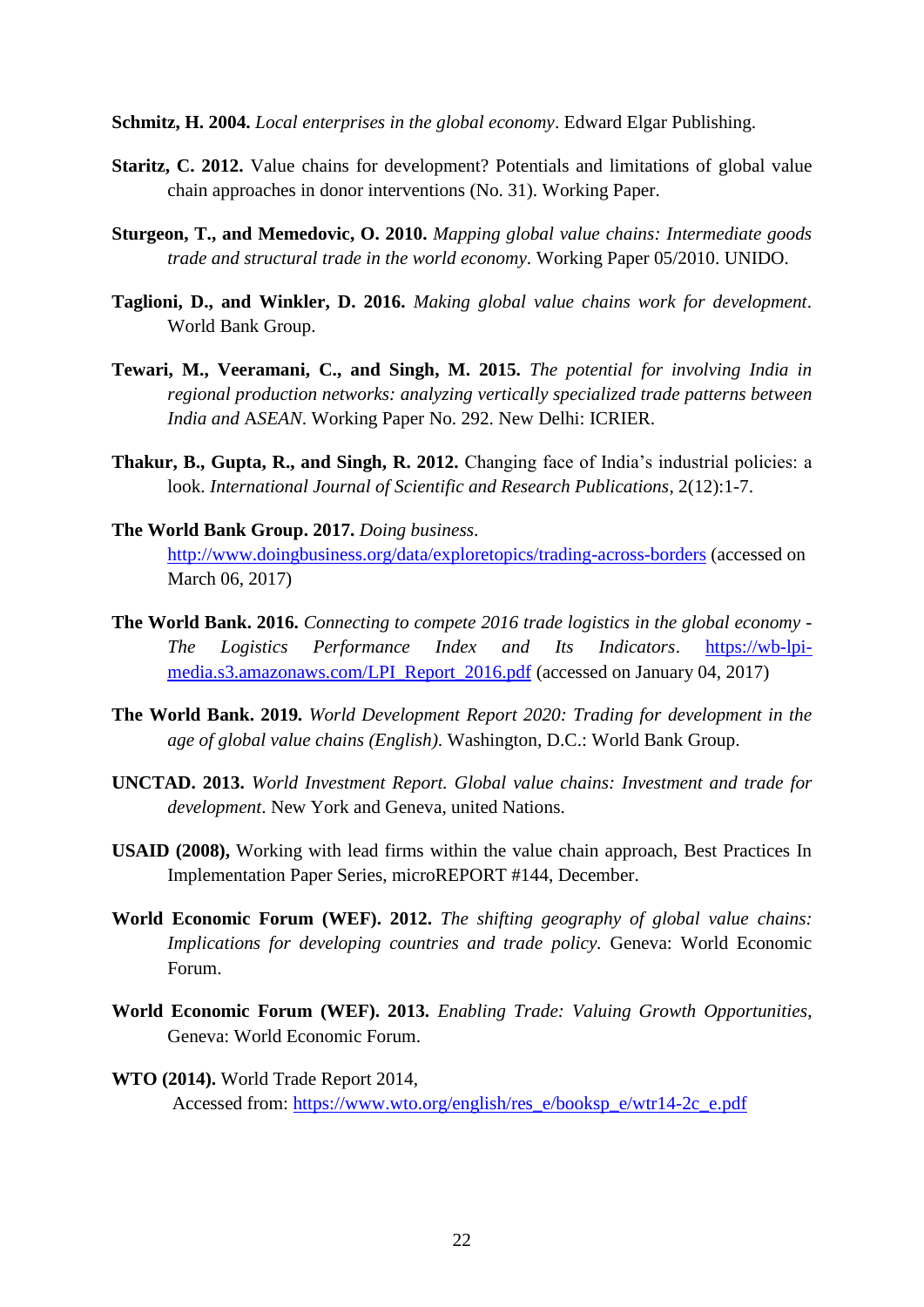#### **Others**

OECD, Trade Facilitation Indicators, available at <http://www2.compareyourcountry.org/trade-facilitation> (accessed on December 20, 2016).

Make in India,<http://www.makeinindia.com/home>

Budget 2018, [https://www.hindustantimes.com/interactives/union-budget-2018-all-schemes](https://www.hindustantimes.com/interactives/union-budget-2018-all-schemes-complete-list/)[complete-list/](https://www.hindustantimes.com/interactives/union-budget-2018-all-schemes-complete-list/)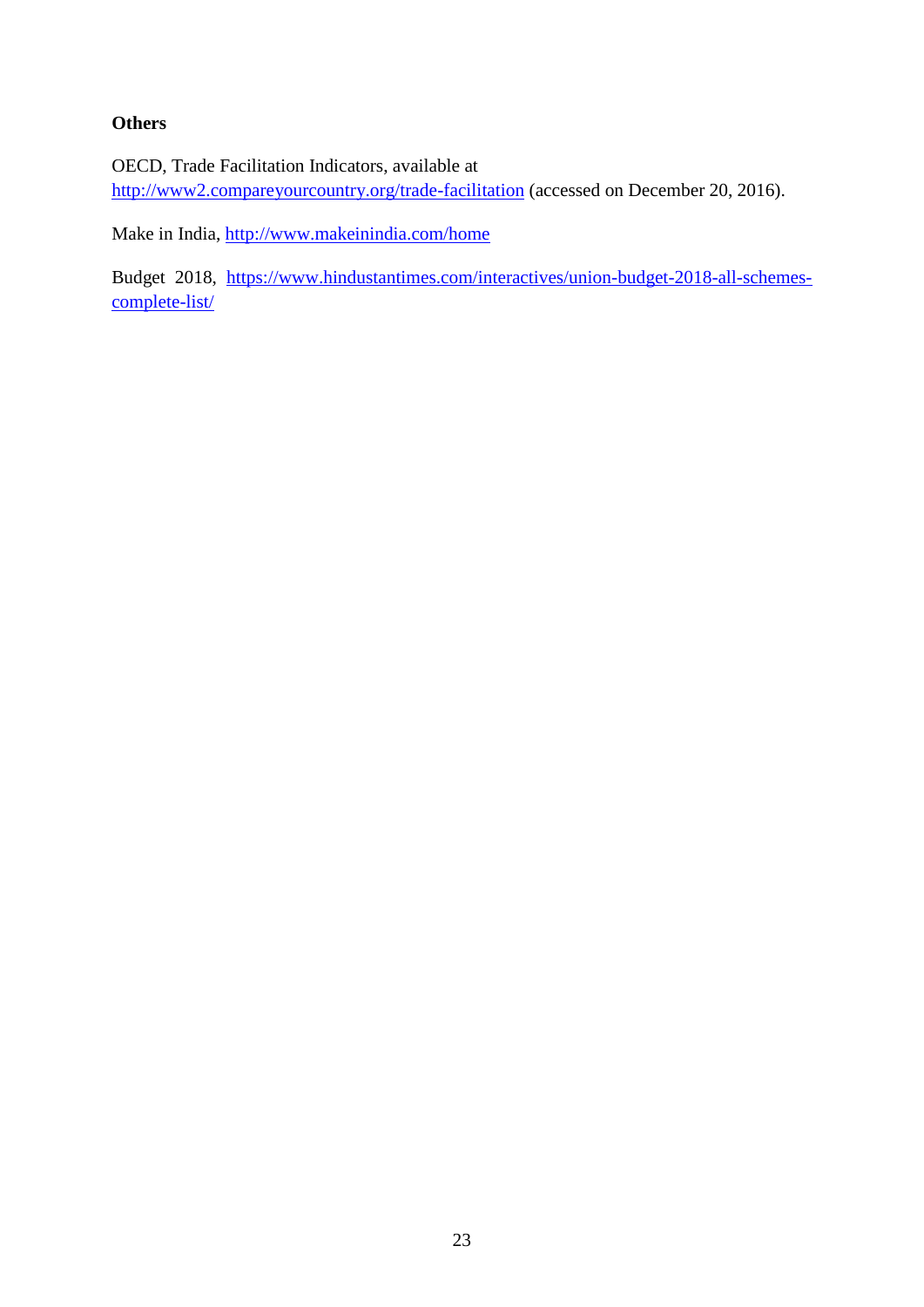# **Appendix**

# <span id="page-26-0"></span>**Table 1A: Some recent policy enactments**

| Horizontal policies - GST 2017, Labour reforms - Unified labour and industrial portal, Labour Inspection |                                                                                                                                                                                                                                                                                                                                                                                                                                                                                                                                                                      |                                                                                                                                                                                                                                                             |  |  |  |
|----------------------------------------------------------------------------------------------------------|----------------------------------------------------------------------------------------------------------------------------------------------------------------------------------------------------------------------------------------------------------------------------------------------------------------------------------------------------------------------------------------------------------------------------------------------------------------------------------------------------------------------------------------------------------------------|-------------------------------------------------------------------------------------------------------------------------------------------------------------------------------------------------------------------------------------------------------------|--|--|--|
| scheme 2014, Make in India 2014, Skill India 2015, Digital India 2015, IPR 2016, Sagarmala 2015,         |                                                                                                                                                                                                                                                                                                                                                                                                                                                                                                                                                                      |                                                                                                                                                                                                                                                             |  |  |  |
|                                                                                                          | Bharatmala 2017, FDI policy reforms (various years)                                                                                                                                                                                                                                                                                                                                                                                                                                                                                                                  |                                                                                                                                                                                                                                                             |  |  |  |
|                                                                                                          | GVC policies aimed at all sectors - Logistics sector schemes, Indian Trade Portal 2014, Investor Facilitation<br>Cell 2014.                                                                                                                                                                                                                                                                                                                                                                                                                                          |                                                                                                                                                                                                                                                             |  |  |  |
|                                                                                                          | Sector specific/ vertical policies                                                                                                                                                                                                                                                                                                                                                                                                                                                                                                                                   |                                                                                                                                                                                                                                                             |  |  |  |
|                                                                                                          | GVC related sector specific<br>policies                                                                                                                                                                                                                                                                                                                                                                                                                                                                                                                              |                                                                                                                                                                                                                                                             |  |  |  |
| Automobiles                                                                                              | <b>Automotive Mission Plan 2016-26</b><br>National Electric Mobility Mission Plan<br>(NEMMP) 2020<br>Faster Adoption and Manufacturing of<br>(Hybrid &) Electric Vehicles<br>The National Automotive Testing R&D<br>Infrastructure Project (NATRiP)<br>New Green Urban Transport Scheme, 2017                                                                                                                                                                                                                                                                        | Customs duty on specified<br>parts/accessories of motor<br>vehicles, motor cars,<br>motorcycles increased (from<br>7.5 to 10 and 15 per cent),<br>CKD imports of motor<br>vehicles (10 to 15 per cent),<br>CBU imports of motor vehicles                    |  |  |  |
|                                                                                                          |                                                                                                                                                                                                                                                                                                                                                                                                                                                                                                                                                                      | (20 to 25 per cent), trucks and<br>buses radial tyres (10 to 15 per<br>cent), proposed to increase in<br>Union Budget 2018-19                                                                                                                               |  |  |  |
| Chemicals (specialty)<br>including dyes                                                                  | Policy to establish PCPIRs                                                                                                                                                                                                                                                                                                                                                                                                                                                                                                                                           |                                                                                                                                                                                                                                                             |  |  |  |
| Diamonds                                                                                                 | Special Notified Zone (SNZ): opened in<br>Mumbai in December 2015.<br>Development of 310 National Occupational<br>Standards (NOSs).                                                                                                                                                                                                                                                                                                                                                                                                                                  | Customs duty on diamonds<br>including lab-grown semi-<br>processed, half-cut; non-<br>industrial diamonds including<br>lab-grown (other than rough<br>diamonds), cut and polished<br>diamonds proposed to be<br>increased from 2.5 to 5 per<br>cent (2018). |  |  |  |
| Garments                                                                                                 | <b>Scheme for Integrated Textile Parks for</b><br>funding of infrastructure, buildings for<br>common facilities. 74 textile parks approved,<br>of which 18 are operational, 32 under<br>implementation.<br>The Integrated Skill Development Scheme<br>to provide skills to 26.75 lakh persons<br>between 2010-11 and 2014-15 for<br>employment on textiles sector.<br><b>Amended Technology Upgradation Fund</b><br><b>Scheme</b> for textiles industry (ATUFS)<br>approved in January 2016 to provide<br>incentives to entrepreneurs for upgrading<br>technologies. | Customs duty on silk fabrics<br>proposed to be increased from<br>10 to 20 per cent (2018).                                                                                                                                                                  |  |  |  |
| Petrochemicals                                                                                           | PCPIR, Setting up of "Centres of<br>$\bullet$<br>Excellence" for research.                                                                                                                                                                                                                                                                                                                                                                                                                                                                                           | $\blacksquare$                                                                                                                                                                                                                                              |  |  |  |
| Pharmaceutical<br>(Formulations)                                                                         | The National Pharmaceutical Pricing<br>$\bullet$<br>Policy, 2012. Regulation of prices of drugs<br>on the basis of regulating prices of<br>formulations.                                                                                                                                                                                                                                                                                                                                                                                                             | $\blacksquare$                                                                                                                                                                                                                                              |  |  |  |

*Source: Authors' compilation*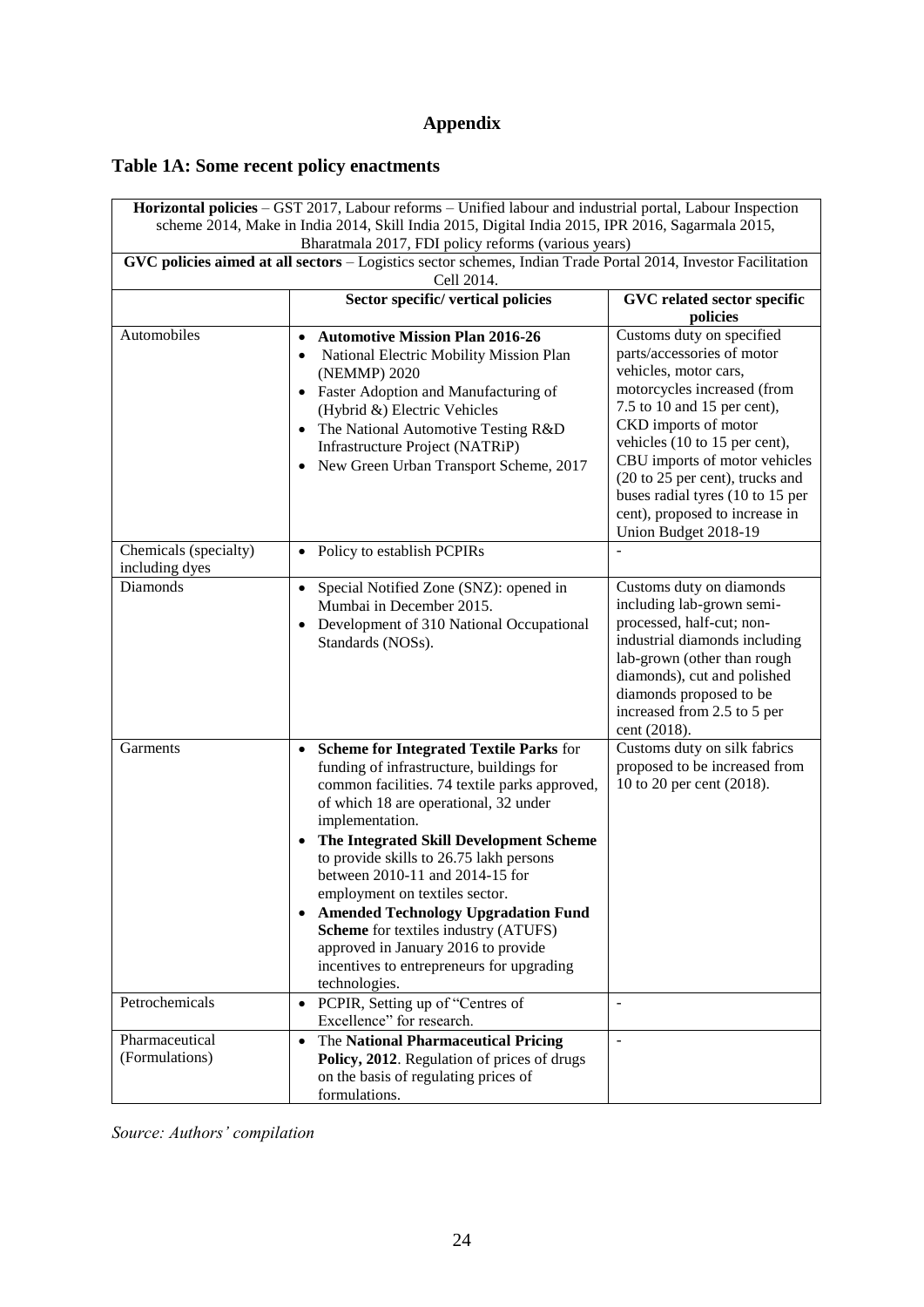### **ICRIER's LATEST WORKING PAPERS**

|     | NO. TITLE                                                | <b>AUTHOR</b>                                | <b>YEAR</b>           |
|-----|----------------------------------------------------------|----------------------------------------------|-----------------------|
| 385 | <b>AUTOMATION AND FUTURE</b><br>OF GARMENT SECTOR JOBS:  | PANKAJ VASHISHT<br><b>NISHA RANI</b>         | <b>SEPTEMBER 2019</b> |
|     | A CASE STUDY OF INDIA                                    |                                              |                       |
| 384 | <b>INDIA-BHUTAN ECONOMIC</b>                             | <b>NISHA TANEJA</b>                          | <b>AUGUST 2019</b>    |
|     | <b>RELATIONS</b>                                         | <b>SAMRIDHI BIMAL</b>                        |                       |
|     |                                                          | <b>TAHER NADEEM</b><br><b>RIYA ROY</b>       |                       |
| 383 | <b>LINKING FARMERS TO</b>                                | <b>TIRTHA CHATTERJEE</b>                     | <b>AUGUST 2019</b>    |
|     | <b>FUTURES MARKET IN INDIA</b>                           | <b>RAGHAV RAGHUNATHAN</b>                    |                       |
|     |                                                          | <b>ASHOK GULATI</b>                          |                       |
| 382 | <b>CLIMATE CHANGE &amp;</b>                              | <b>AMRITA GOLDAR</b>                         | <b>JULY 2019</b>      |
|     | TECHNOLOGY TRANSFER -<br><b>BARRIERS, TECHNOLOGIES</b>   | <b>SHUBHAM SHARMA</b><br><b>VIRAJ SAWANT</b> |                       |
|     | <b>AND MECHANISMS</b>                                    | <b>SAJAL JAIN</b>                            |                       |
| 381 | <b>STRENGTHENING INDIA-</b>                              | <b>NISHA TANEJA</b>                          | <b>JULY 2019</b>      |
|     | <b>NEPAL ECONOMIC</b>                                    | <b>SHRAVANI PRAKASH</b>                      |                       |
|     | <b>RELATIONS</b>                                         | <b>SAMRIDHI BIMAL</b>                        |                       |
|     |                                                          | <b>SAKSHI GARG</b>                           |                       |
| 380 | A STUDY OF THE FINANCIAL                                 | <b>RIYA ROY</b><br><b>RAJAT KATHURIA</b>     | <b>JUNE 2019</b>      |
|     | <b>HEALTH OF THE TELECOM</b>                             | <b>MANSI KEDIA</b>                           |                       |
|     | <b>SECTOR</b>                                            | <b>RICHA SEKHANI</b>                         |                       |
| 379 | <b>TOTALISATION/PORTABILITY</b>                          | <b>ANWARUL HODA</b>                          | <b>JUNE 2019</b>      |
|     | OF SOCIAL SECURITY                                       | <b>DURGESH K. RAI</b>                        |                       |
|     | <b>BENEFITS: IMPERATIVES FOR</b><br><b>GLOBAL ACTION</b> |                                              |                       |
| 378 | <b>INDIA-MYANMAR BORDER</b>                              | <b>NISHA TANEJA</b>                          | <b>JUNE 2019</b>      |
|     | <b>TRADE</b>                                             | <b>TIN HTOO NAING</b>                        |                       |
|     |                                                          | <b>SANJANA JOSHI</b>                         |                       |
|     |                                                          | THIYAM BHARAT SINGH                          |                       |
|     |                                                          | <b>SAMRIDHI BIMAL</b>                        |                       |
|     |                                                          | <b>SAKSHI GARG</b><br><b>RIYA ROY</b>        |                       |
|     |                                                          | <b>MANALI SHARMA</b>                         |                       |
| 377 | THE ROLE AND CHANGING                                    | <b>TANU M. GOYAL</b>                         | <b>JUNE 2019</b>      |
|     | <b>PARADIGM OF INDIA'S</b>                               |                                              |                       |
|     | <b>ASSISTANCE TO NEPAL:</b>                              |                                              |                       |
|     | <b>CASE OF THE EDUCATION</b>                             |                                              |                       |
| 376 | <b>SECTOR</b><br><b>WHAT EXPLAINS INDIA'S</b>            | <b>SAON RAY</b>                              | <b>MAY 2019</b>       |
|     | <b>POOR PERFORMANCE IN</b>                               |                                              |                       |
|     | <b>GARMENTS EXPORTS:</b>                                 |                                              |                       |
|     | <b>EVIDENCE FROM FIVE</b>                                |                                              |                       |
|     | <b>CLUSTERS?</b>                                         |                                              |                       |